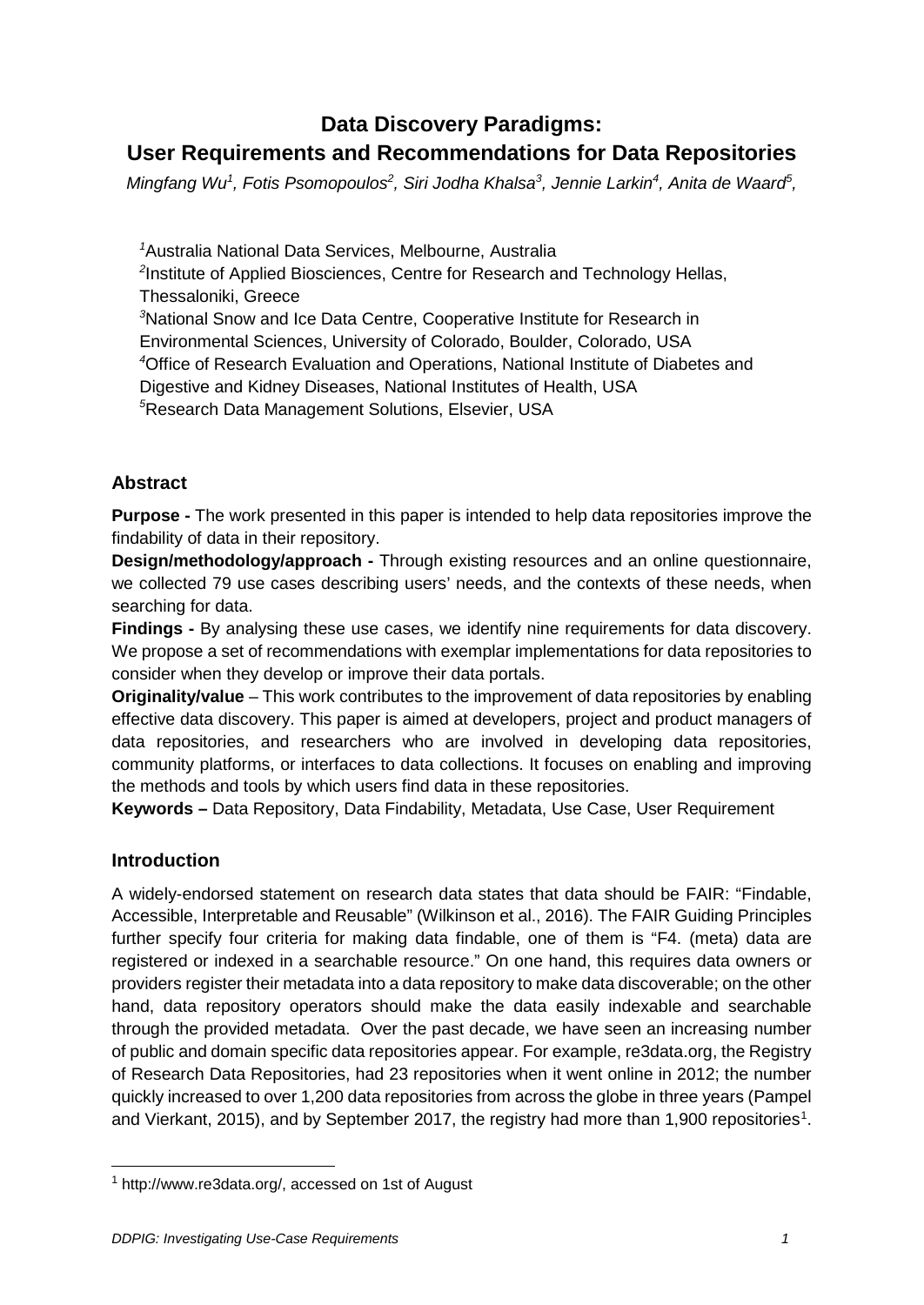While it is a good thing that there are more and more data open and available through data repositories, it becomes ever more challenging for researchers to find relevant data. If researchers can't find data easily in a repository or across repositories, they may stop using it; this not only wastes time and effort put into the data repository, but also may discourage researchers from making their research data available to others. Improving data findability of a data repository will benefit all people and organisations who are involved in data ecosystem from collecting data to using data.

This paper presents work done by the Data Discovery Paradigms Interest Group (DDP IG), an Interest Group of the Research Data Alliance<sup>[2](#page-1-0)</sup>. The goal of the presented work is to provide recommendations to enable data repositories to improve findability of data in their repository. By gathering and analysing use cases from data seekers, we identify a core set of nine functional requirements that a data repository should support. We propose a set of recommendations with exemplar implementations for data repositories to consider when they develop or improve their data portals. This paper is aimed at developers, project and product managers of data repositories, and researchers who are involved in developing data repositories, community platforms, or interfaces to data collections. It focuses on enabling and improving the methods and tools by which users find data on these repositories.

The rest of the paper is organised as follows: we first provide a review of current research and practices related to data discoverability, then describe the method to collect, gather and edit a series of use cases regarding data discovery and to identify requirements. We then present our recommendations and suggest how they can be adopted.

#### **Related Work**

The work presented in this paper covers multiple research and practice areas including user requirement gathering, data search analysis, data portal design, and data in the networked world. We will review related work along each area.

#### *Requirements gathering*

The W3C Data on the Web Best Practices Working Group [\(www.w3.org/TR/dwbp/](http://www.w3.org/TR/dwbp/) ) aimed to develop the open data ecosystem, improve communication between developers and publishers, and promote the re-use of data. The W3C group has collected use cases from 26 organisations, mostly government and public organisations, describing their current practice of managing and describing data and how these data would be used. From the collected use cases, the group identified 12 challenges and 42 requirements. The challenges include: metadata, data licenses, data provenance & quality, data versioning, data identification, data formats, data vocabularies, data access, data preservation, feedback, data enrichment, and data republication [\(https://www.w3.org/TR/dwbp-ucr/\)](https://www.w3.org/TR/dwbp-ucr/). The group recommends 35 best practices to support the requirements. The best practices are for data publishers to increase data reusability, processibility, interoperability, accessibility, trustiness, discoverability, likability and comprehension (Lóscio, 2017).

Gregory et al. (2017) reviewed literatures on observational data retrieval from multiple disciplines, aimed to find commonality in how users search for and evaluate data. The review is summarised along the four key stages in interactive information seeking: users and needs

<span id="page-1-0"></span><sup>&</sup>lt;sup>2</sup> Research Data Alliance: Data Discovery Paradigms Interest Group [https://www.rd](https://www.rd-alliance.org/groups/data-discovery-paradigms-ig)[alliance.org/groups/data-discovery-paradigms-ig](https://www.rd-alliance.org/groups/data-discovery-paradigms-ig)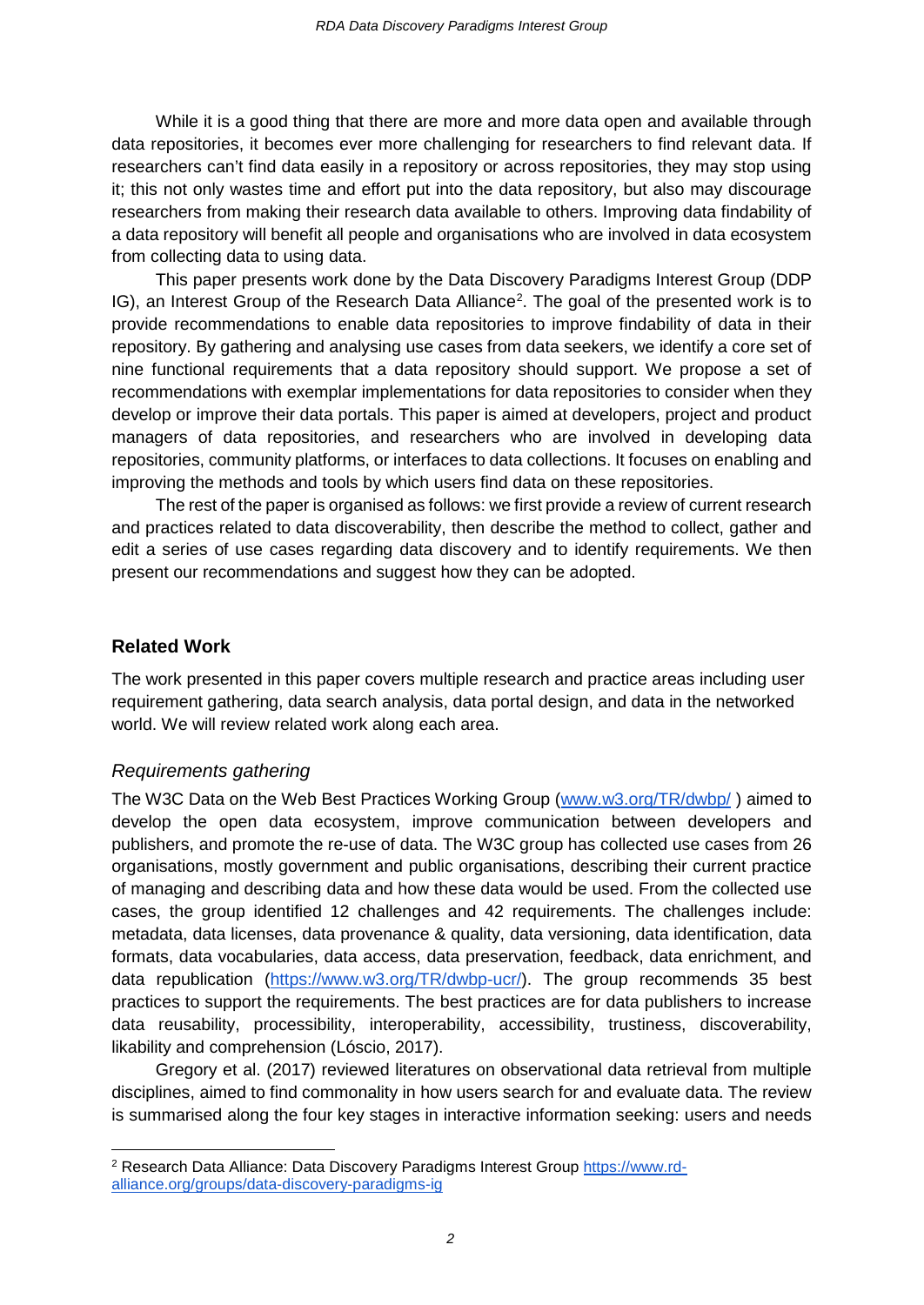(user contexts and data needs), user actions (the sources and search strategies used to locate research data), system (research data retrieval systems and their search functionalities), and evaluation (criteria and processes used to evaluate data for (re)use). Although all key findings from each of the above four dimensions are relevant to the study described in this paper, we would like to draw particular attention to desired system and search functionalities, which include: thematic search on maps, manipulation of time series, linkage with analytical and modelling tools, linkage data sets with citing/related publications, citation metrics for datasets, searching supporting documentations, and contacting data author, along with a few others that were specific to disciplinary data repositories.

Apart from published work, data repositories usually take a step to gather user requirements either as the first step to guide architecture design of repository or verification and usability testing of repository for further refinement. For example, JISC [\(https://zenodo.org/record/193011#.WgYqpluCzDB\)](https://zenodo.org/record/193011%23.WgYqpluCzDB) collected use cases about research data shared services in general, DataONE [\(https://www.dataone.org/user-personas\)](https://www.dataone.org/user-personas) developed personas to capture their user requirement, while Research Data Australia developed the repository by following best practices in the field, then conducted user interview and user experience evaluation to gather feedback to the repository and user data search needs in general. These rich resources are usually scattered on the Web, as they were primarily used for the design and development of a particular repository.

#### *Data search analysis*

In the field of information retrieval, there has been substantial research on why and how users search for information and how search algorithms and systems should model and support user search behaviour (Spärck-Jones 2006, Sanderson and Croft. 2012). Discovering data in data repositories may have some resemblance to book or literature search in a digital library or online catalogues, as both data repositories and online catalogues have structured metadata that allows implementation of rich interaction methods such as facet search and filtering. Based on an analysis of search logs from the Open Library (OL), Kim et al. (2012) compared how users find books and book-related information from within the OL (internal search) versus from web search engines (external search). Their study finds that queries sent from internal searches are shorter than external searches (2.31 vs 4.24 words), internal searches have longer duration (almost doubled) and richer interaction than external searches. Advanced search interface, faceted filtering and sorting search results by criteria are all used more frequently by internal searchers. The study recommends digital libraries or online catalogues should exploit field-level metadata for ranking, query suggestions, and other purposes.

Kern and Mathiak (2015) conducted two user studies for investigating if there were any differences in data set retrieval compared to well-known literature retrieval in the context of a requirement analysis of a data catalogue in social science domain. They find that choosing a data set is a much more important decision for a researcher than choosing a piece of literature. In particular, quantity, and quality of metadata are far more important in data set search than in literature search, where convenience is most important. On usability side, most of their participants expect the data catalogue have a Google-like input field with Boolean search, autocomplete function, search term suggestion and an auto-correct on spelling mistakes as a bare minimum.

Apart from querying and search, most catalogue systems also offer faceted filtering and navigation to help their users find they search for without having to describe their need and formulate a query. Faceted filtering and navigation help users broaden or narrow a search,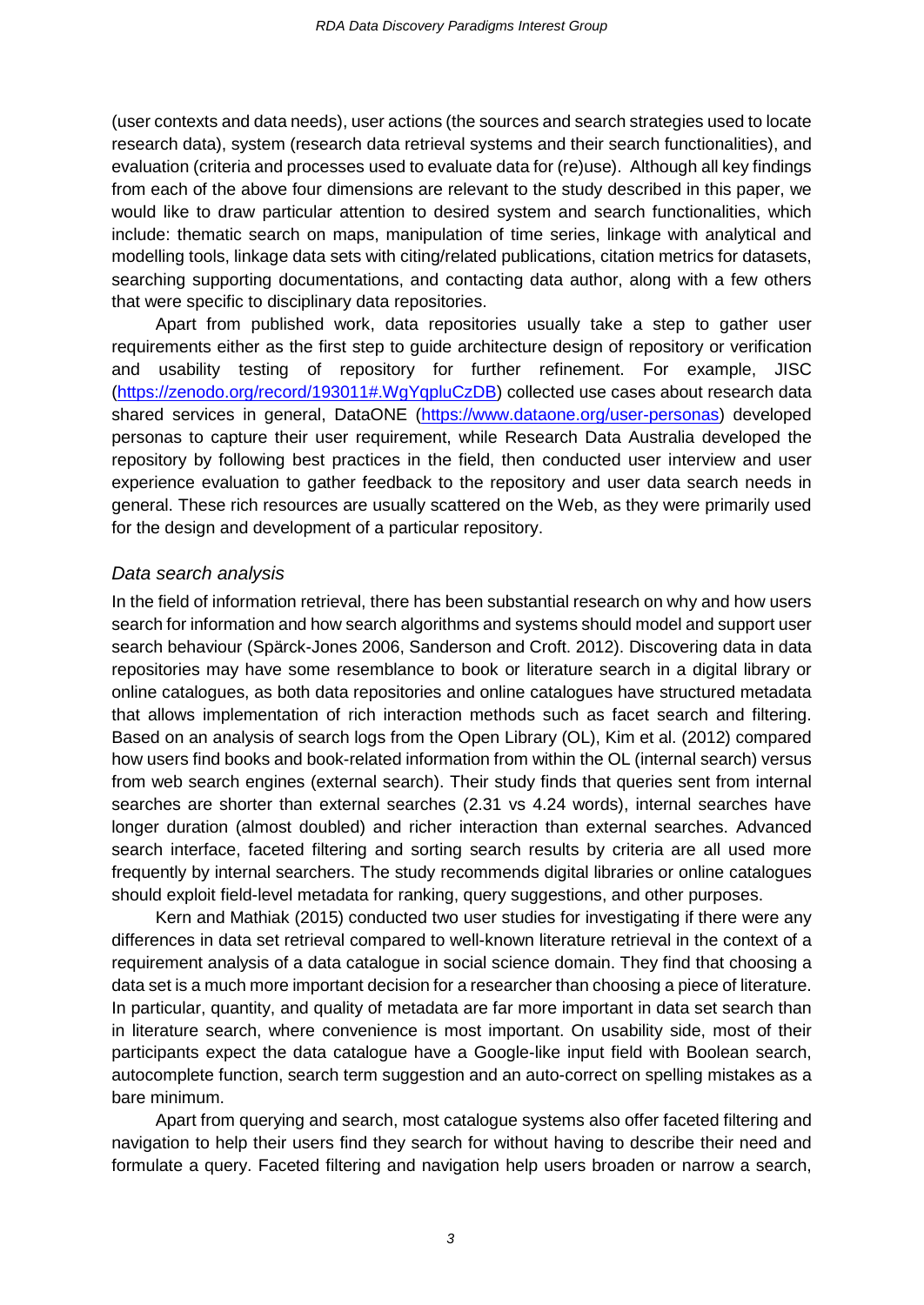which has been successfully applied by many vertical applications, such as e-commerce and digital libraries (Kong and Allan, 2014). What sets of facets to offer and in which context also affect user search experience. Niu & Hermminger (2010) investigated people's searching behaviour with two faceted library catalogues through a transaction log analysis. One studied catalogue is from a public library and the other is from a university library. Their analysis shows that people do incorporate facets when they are searching both catalogues, but, the facet usage from the public catalogue is higher than that from the university catalogue, probably due to the public catalogue supports facet browsing in addition to facet refining and has facets that describe the content better.

#### *Data repository design and usability analysis*

A data repository, as a type of digital library, should follow general design and usability guidelines of a digital library. Jooe & Lee (2011, p. 524) states that usability, in the context of digital libraries, means the ease of use, prolificacy and the extent of satisfaction it provides to its users. There are many studies on usability analysis and testing of digital libraries (e.g. Theng et al. 1999, Xie 2008, Jeng 2008, Dalkıran et al. 2014). Tsakonas and Papatheodorou (2008) explored usefulness and usability in the evaluation of open access digital libraries; a key finding from this study is that an open access digital library needs to be closely linked with users' work tasks to be self-sustainable. They also proposed a model for assessing the usefulness and usability of an open access digital library. The model attempted to demonstrate how the significant content and system attributes affect user interaction and satisfaction. Xie (2008) collected users' perceived importance of digital library, five highly ranked perceptions or criteria include interface usability, collection quality, service quality, system performance and user satisfaction. Further, the interface usability includes interface usability in general, search and browse functions, navigation, help features, view and output options and accessibility.

Data repositories should have their own special functional features from other types of digital libraries for data oriented search and archive. There is a review by Murphy and Gautier (2017) to examine what features are supported by eight repositories, features are grouped under: software features, governance/organisation, and content. Although the purpose of this activity was to improve services offered by Dataverse [\(https://dataverse.org/\)](https://dataverse.org/), the review would be also useful to other repositories about what are common features they should support.

#### *Data repository in the networked world*

A data repository cannot stand alone in the networked world, as Borgman (2015) argues that data exist within a knowledge infrastructure. A data repository is a node in the networked knowledge infrastructure, when all data repositories and other scholarly repositories are interconnected, more value added services can be built. To achieve that, next generation of repositories need to achieve new-levels of web-centric interoperability (Shearer et al. 2016). In this networked environment, it is important for a data repository to provide services that support both human users and software agents, it needs be findable by data repository aggregators and applications such as Google Scholar and Web search engines. To be discoverable and be friendly to a software agent, data repositories need to follow standardised API and common vocabularies, for example, standards from the W3C standards for describing semantics of Web resources and linked data [\(https://www.w3.org/standards/semanticweb/\)](https://www.w3.org/standards/semanticweb/),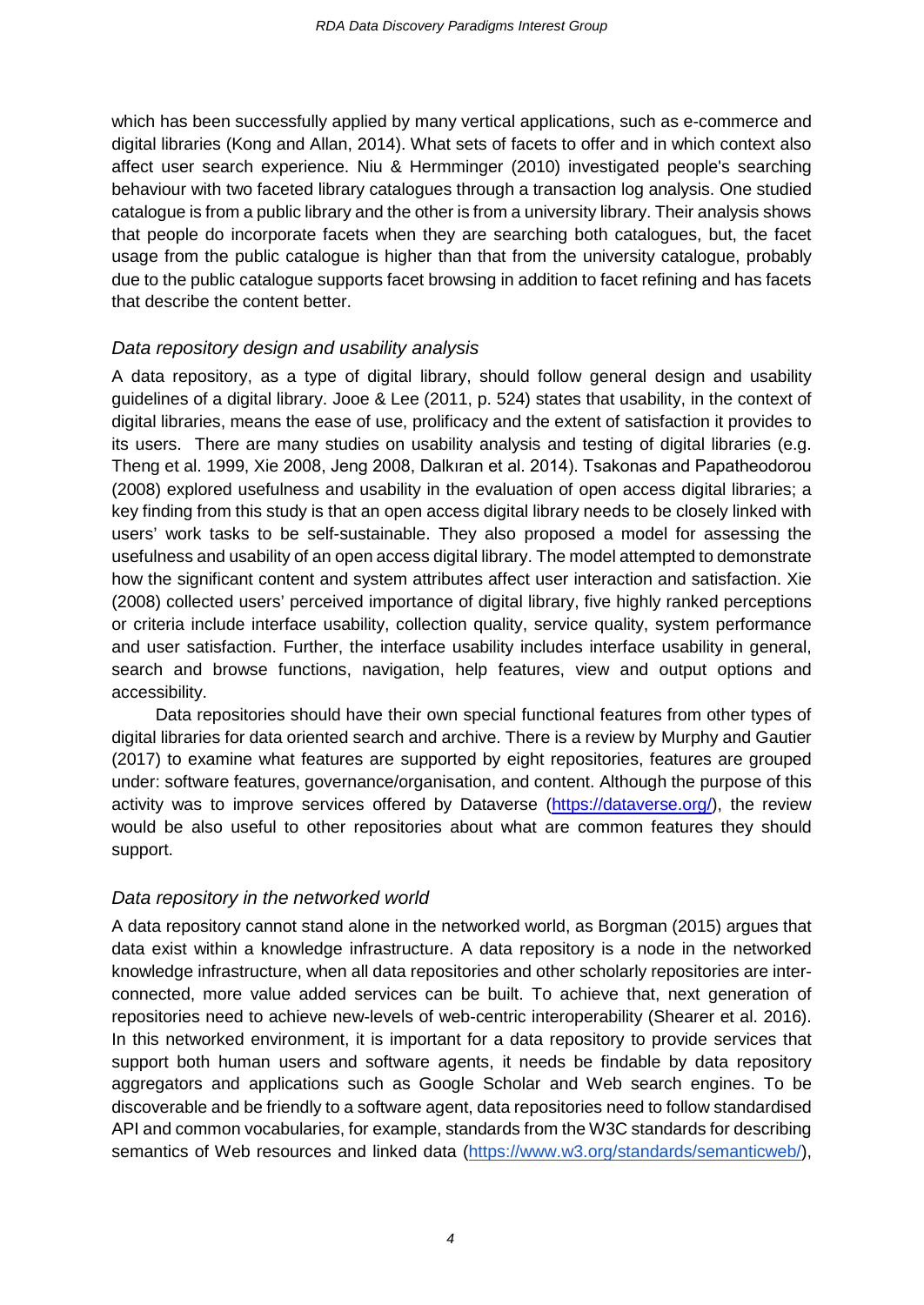the W3C Data Catalogue Vocabulary [\(https://www.w3.org/TR/vocab-dcat/\)](https://www.w3.org/TR/vocab-dcat/) and schema.org [\(http://schema.org/\)](http://schema.org/).

## *Summary*

As a rapidly emerging, web-based system to support data sharing and discovery, data repositories can adapt methodologies and learnt experiences from the design of web-based information systems, and digital library in particular. Some data repositories have been following the path of user-centred system design principle - gathering use cases and requirements, involving user feedback and evaluation in the designing and development process. While some design and evaluation criteria summarised from their repository development process may apply only to their own repository, some trans-repository criteria can be generalised and may serve as guidelines for other data repositories. The study presented in this paper attempts to fill in this gap and help identify which repository criteria are of common relevance across multiple repositories.

## **Methods**

To recommend best practices of making data more findable within data repositories, the first step is to understand what and how data repository users would search for data. For that purpose, we set out to collect use cases of what users might wish to search for data and what support they would expect a data repository to provide. We then analysed collected use cases to identify common themes and functional requirements. Specifically, we followed these steps:

- **Step 1.** Collect existing use cases and map them to a common schema, so they could be compared.
- **Step 2.** Conduct a survey for collecting more use cases, especially aiming for types of users who were not covered by the use cases collected in Step 1.
- **Step 3.** Analyse all use cases to distil the large number of individual uses cases into clusters that share common themes and similar functionalities.
- **Step 4.** Elicit functional requirements from use cases, and prioritise the requirements.

Each step is described in the following sub-sections.

## *Collecting existing use cases*

The first step was to collect use cases. We determined that there were already several rich sources of use cases available, which were collected by different organisations using their own surveys or interviews, in the context of improving their own data search services. We aggregated use cases from the following five resources:

- Jisc [Research Data Discovery Service use cases](https://zenodo.org/record/193011%23.WFklCVOLS00)<sup>[3](#page-4-0)</sup>
- [ANDS Falling Water User Interview Responses](https://docs.google.com/spreadsheets/d/1gK3QfwUOBHtj91ONrqvwfnbfhpSMX6dgd96xADRL0Rk/edit?usp=sharing)
- [BioCADDIE](https://biocaddie.org/group/working-group/working-group-4-use-cases-and-testing-benchmarks)
- [DataOne: DataOne Personas](https://www.dataone.org/user-personas)
- [Spatial Data on the Web](https://www.w3.org/TR/sdw-ucr)

<span id="page-4-0"></span> <sup>3</sup> Jisc Research Data Discovery Service use cases: doi: 10.5281/zenodo.193011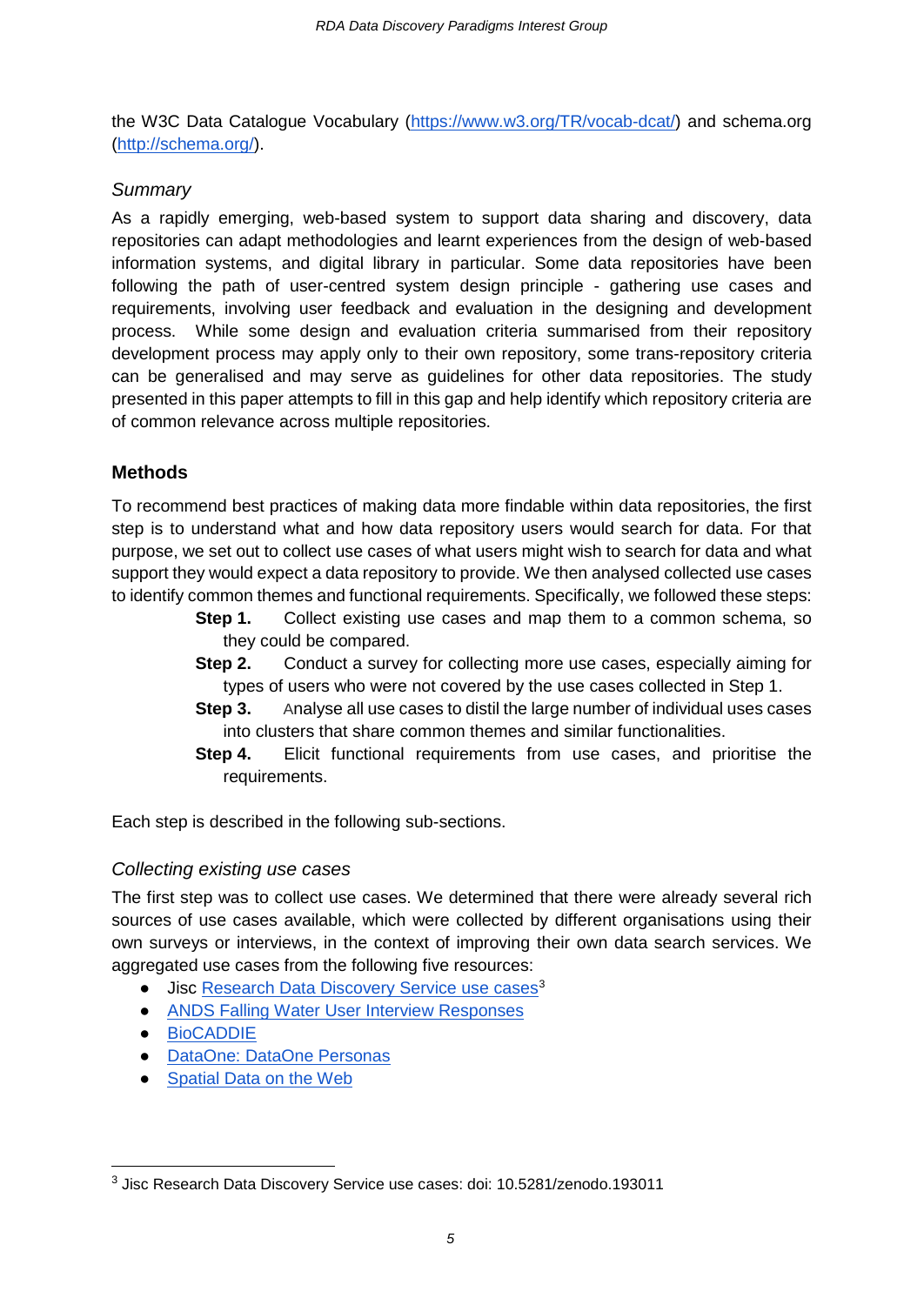| As A           | Theme       | l want                                                                                 | So that                                                                          |
|----------------|-------------|----------------------------------------------------------------------------------------|----------------------------------------------------------------------------------|
| Ph.D Candidate | Economics   | To have advanced<br>search functionality                                               | So he can refine a<br>search when needed                                         |
| Researcher     | Herpetology | To find more data to<br>correlate with the<br>locations of her<br>tortoise populations | So she can put her<br>research into<br>perspective and<br>identify collaborators |

**Table 1**: Examples of use cases being transformed in the open interview format.

However, these five resources describe use cases in different formats, for example, DataOne used persona, the ANDS project recorded answers to their own interview questions, while Jisc used [an open interview format](https://www.scrumalliance.org/community/articles/2013/september/agile-user-stories)<sup>[4](#page-5-0)</sup>. We needed to adapt these use cases into a single framework/schema for cross analysis and summary. After a review of the structure from the five sources, we chose the open interview format. In this open interview format, each record has the following fields:

- 1. "*As a*" (i.e. role)
- 2. "*Theme*" (i.e. scientific domain/discipline)
- 3. "*I want*" (i.e. requirement, missing feature, supported function)
- 4. "*So that*" (i.e. the user need that is addressed)
- 5. "*Comments*" (anything that are not covered by the above four fields)

This format is simple, yet it records essential information: a user's background (role and discipline), needs ("I want") and purpose of a need ("so that").

From the other four resources we took those use cases that could be unambiguously transformed into this format without losing any information. For example, a use case from an interview of the ANDS Falling Water project shows that a Ph.D student, from the field of Economics, usually knows what data he wants to have; so what he wants from a (portal) homepage is a simple (clean) page with search functionality. He would like to have advanced search functionality in case he needs to refine a search. Another example of personas from DataOne<sup>[5](#page-5-1)</sup> describes an early-career herpetologist, who is interested in finding additional data that correspond to the location of tortoise populations, and additional tortoise data so she can put her current study into perspective and perhaps find collaborators. Table 1 shows the result of transforming the above two use cases into the open interview format.

As a result of this collecting and transforming process, we had 64 use cases that can be described by the five fields from the open interview format.

## *Conducting survey for collecting more use cases*

When reviewing the existing use cases, we found almost all of them focused on the "Researcher" role (for example: Academics, Researchers and PhD/Master students). To include more diversified roles, we conducted a survey with the above five questions. We distributed the survey to the DDP IG members and through several mailing lists representing

<span id="page-5-0"></span> <sup>4</sup> User stories as purposed for the agile methodology:

<span id="page-5-1"></span>*<https://www.scrumalliance.org/community/articles/2013/september/agile-user-stories>* <sup>5</sup> Individual Personas from DataOne: [Sun:Early-career herpetologist.](https://www.dataone.org/personas/sun-early-career-herpetologist)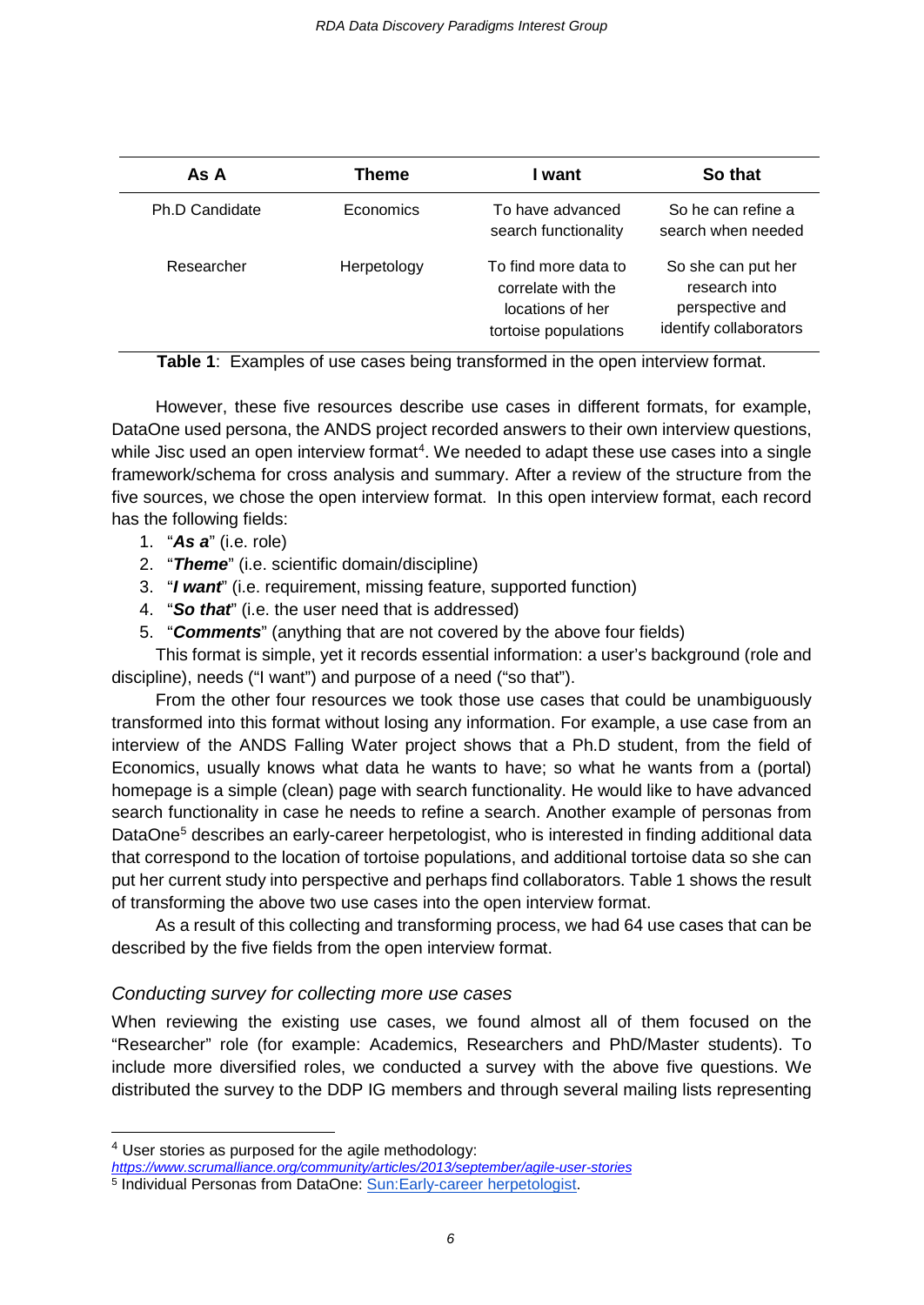different communities such as ALA Scholar Communication, ACRL Science & Technology Section, NARO Physics-Astronomy-Mathematics Division, and JISC Research Data Management. Through this survey, we collected 15 additional use cases and broadened the scope of role to include librarian and funder. The survey instruments and survey data are available from Zenono (deWaard et al. 2017).

#### *Analysing and clustering the Use-Cases*

We collected 79 use cases (deWaard et al. 2017) in total from Step 1 and Step 2 of the Method Section. We first analysed the use cases to address the issue of free text mostly prevalent in the existing use-cases, especially the "*As A*" part of each record, since this exhibits a wide variance not necessarily required for the further analysis of the data. For example: the role of a researcher comes in various forms: Professor, Principal Scientist, Early Career Researcher, Student (PhD/Master). Therefore, this particular field was transformed by manually assigning each case to one of the following four major user types; "Researcher", "Research Student (PhD/Master)", "Librarian", or "Funder".

Next we analysed use cases from two dimensions: (1) identify issues related to data discovery, and (2) identify who should take responsibility to address the data issue. We especially sought to identify those common issues related to data discovery and turn them into user requirements. For that purpose, we had one author tag each use case with an open vocabulary along the two dimensions and another author tag a second round and also check consistency across all use cases. The data issue tags resulted in 24 vocabularies. We then classified these 24 vocabularies into a top level of three major categories: Metadata, Portal Functionality, and Data. The 24 vocabularies became sub-categories. The final classification scheme derived from this bottom-up approach is shown in Figure 1.



*Figure 1: A classification scheme derived from Use Cases. The dark green color denotes a further sub-sub category of "Portal Functionality", namely "Search functionality"*[6](#page-6-0)

<span id="page-6-0"></span> $6$  NB since some are counted twice, the total is not the same as the total listed in the Spreadsheet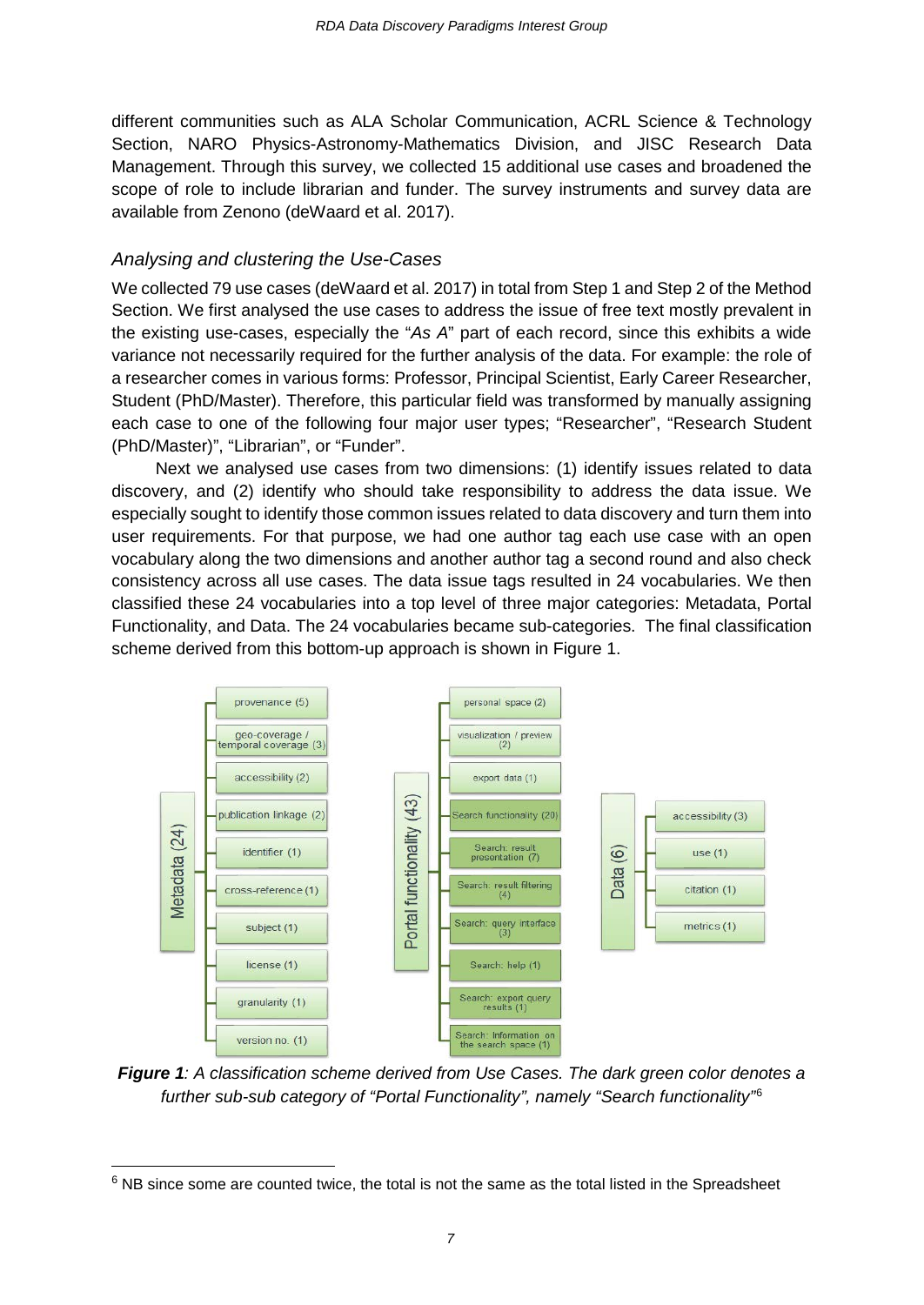| As A               | <b>Theme</b>            | I want                                       | So that         |  |  |
|--------------------|-------------------------|----------------------------------------------|-----------------|--|--|
| Researcher         | Social Science          | To see what data is<br>available right now   | Make a forecast |  |  |
| Researcher         | Social Science          | Cares about Access<br>Conditions             |                 |  |  |
| Researcher         | <b>Physical Science</b> | wants a very prominent<br>Download button    |                 |  |  |
| Researcher         | <b>Computer Science</b> | see (data) publish date<br>or available date |                 |  |  |
| Researcher         | <b>Health Science</b>   | data                                         |                 |  |  |
|                    |                         |                                              |                 |  |  |
| <b>Requirement</b> |                         | <b>Indication of Data</b><br>availability    |                 |  |  |

*Table 2: From Use Cases to Requirements*

The driving force behind this categorization was to assess potential areas in the data discovery process that were dominant, while at the same time introducing a first low-level clustering of the use-cases. Note that a use case can be in more than one category. For example, a need from a use case is "care about data access condition" (if a data is not available, that user would not bother with it, nor click further), this is a metadata issue (to code accessibility of data) but also portal functionality issue (should metadata have information accessibility information, it should be made clearly to a user). Assigning at maximum two major and two minor classes (i.e. categories and subcategories) for each use case allowed for the investigation of potential connections between the classes.

## *Eliciting User Requirements*

The classification scheme allowed for a general overview of the missing aspects in data discovery from the perspective of the relevant technologies (i.e. Portal, Metadata and Data). However, the usefulness of these attributes can be enhanced by investigating the specific user needs that are currently being unmet. As such, the final step in the process was to infer the user requirements from the use cases. In order to do this, we grouped all 79 use cases based on the context of the "*I want*" field, i.e. the specific data discovery need. Using this contextual grouping of the use cases, we identified the common aspect described by each group, and then formulated this aspect as a distinct requirement. An example of this process is shown in Table 2. Ultimately, nine individual groups (or requirements) were identified.

It is important to note that these requirements capture the user perspective in the data discovery process, and therefore each requirement has a distinct target audience (i.e. the community that needs to address the particular requirement). We identified the following three attended audiences and assigned them to each requirement as appropriate: 1) Data Repository, 2) Data Provider and 3) Research Office/Libraries.

Finally, and in order to better understand how relevant these requirements are to the user community, we circulated a second survey, asking for a ranking of each requirement independently from 1 (Not important) to 5 (Very Significant) and including a no-opinion option. We received 31 responses to this survey, which allowed us to rank the nine requirements as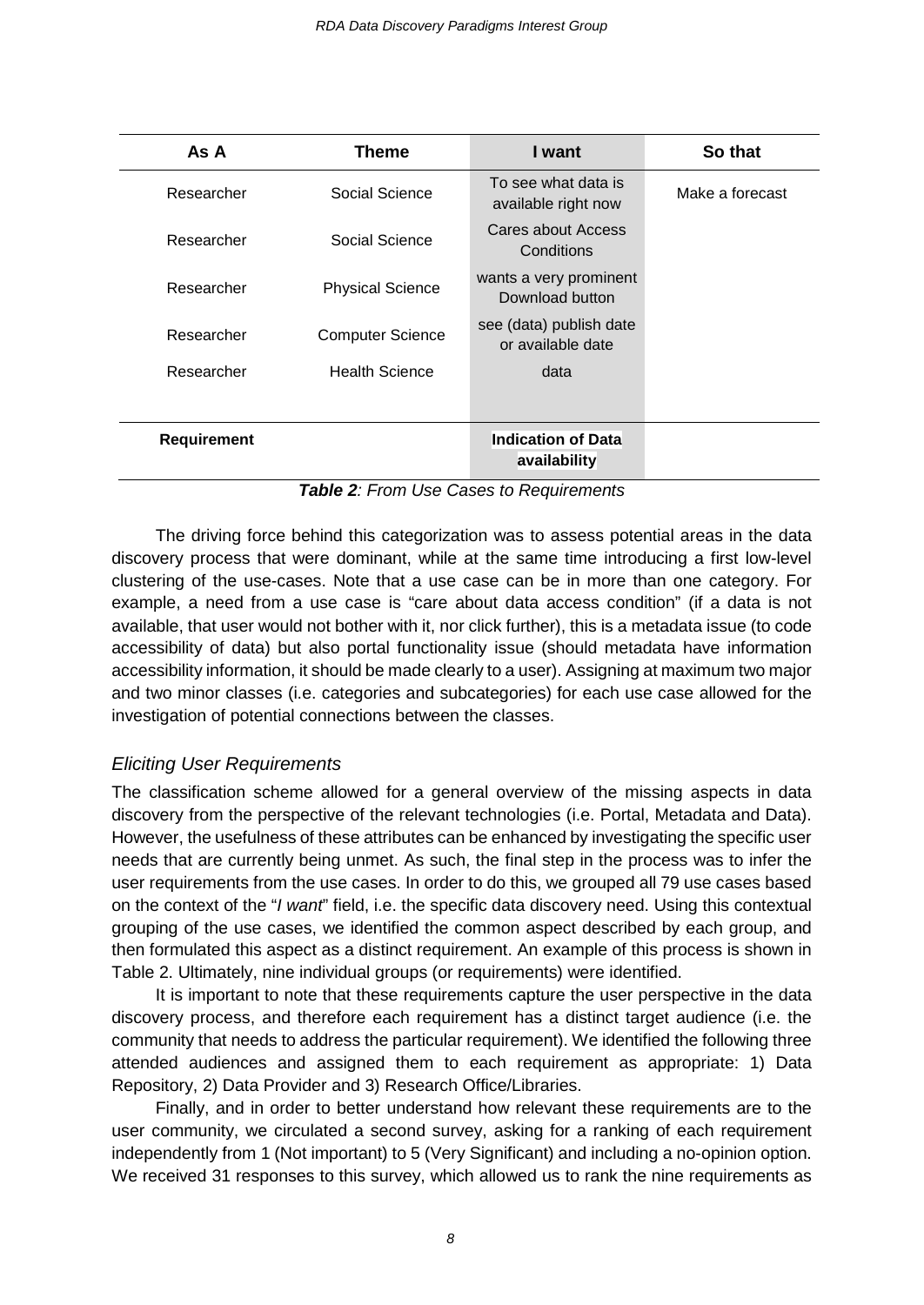follows (in order of descending importance). The primary targeted audience in each requirement is highlighted in bold. The description is an extract from the "So that" field from the open interview format.

#### **REQ 1. Indication of data availability**

User Type: Researcher / Research Student Target Audience: *Data Repository, Data Provider* Description: *If there is no clear indication of data availability, the search is usually dropped within the first 2 minutes. A "sort by availability" function could also reveal potential data embargo. Ideally should have an evident big button for "Download".*

## **REQ 2. Connection of data with person / institution / paper / citations / grants**

User Type: Funder / Researcher / Research Student

Target Audience: *Data Repository, Data Provider*

Description: *This allows for ranking of datasets, the connection of the information displayed with personal details as well as accountability. Also this information can be used for grant application as well as for comparative studies (datasets underpinned several papers). Finally, allow for the upload of manuscript for direct connection.*

**REQ 3. Fully annotated data** *(including granularity, origin, licensing, provenance,* 

*and method of production, times downloaded)*

User Type: Researcher / Research Student

Target Audience: *Data Provider, Data Repository*

Description: *This information will validate the use of a dataset in a particular study, as well as remove the step of having to read the corresponding manuscript to understand the data. To judge validity, need to know where and when the data was measured, and the basic experimental and instrumental parameters. These are more important than e.g. who created the data. To assess the validity of the data, look at repository / paper, then look at the data first to see if it makes sense.*

**REQ 4. Filtering of data based on specific criteria on multiple fields at the same time** *(such a release date, geo coverage, text content, date range, specific events)***.** User Type: Researcher / Research Student Target Audience: *Data Repository, Data Provider* Description: *Support targeted studies (e.g. find global temperature records for volcanic eruptions in the last century; find articles on Bronze Age in Britain).*

## **REQ 5. Cross-referencing of data** *(same or different repositories)***.**

User Type: Researcher / Research Student

Target Audience: *Data Provider, Data Repository*

Description: *Having same data with different identifiers is not sufficiently convenient for studies. Also there are multiple instances/versions and reproducibility necessitates specific uses every time. Finally, cross-referencing will avoid duplication and maximise efficiency and access.*

## **REQ 6. Visual analytics / inspection of data / thumbnail preview**

User Type: Researcher Target Audience: *Data Repository*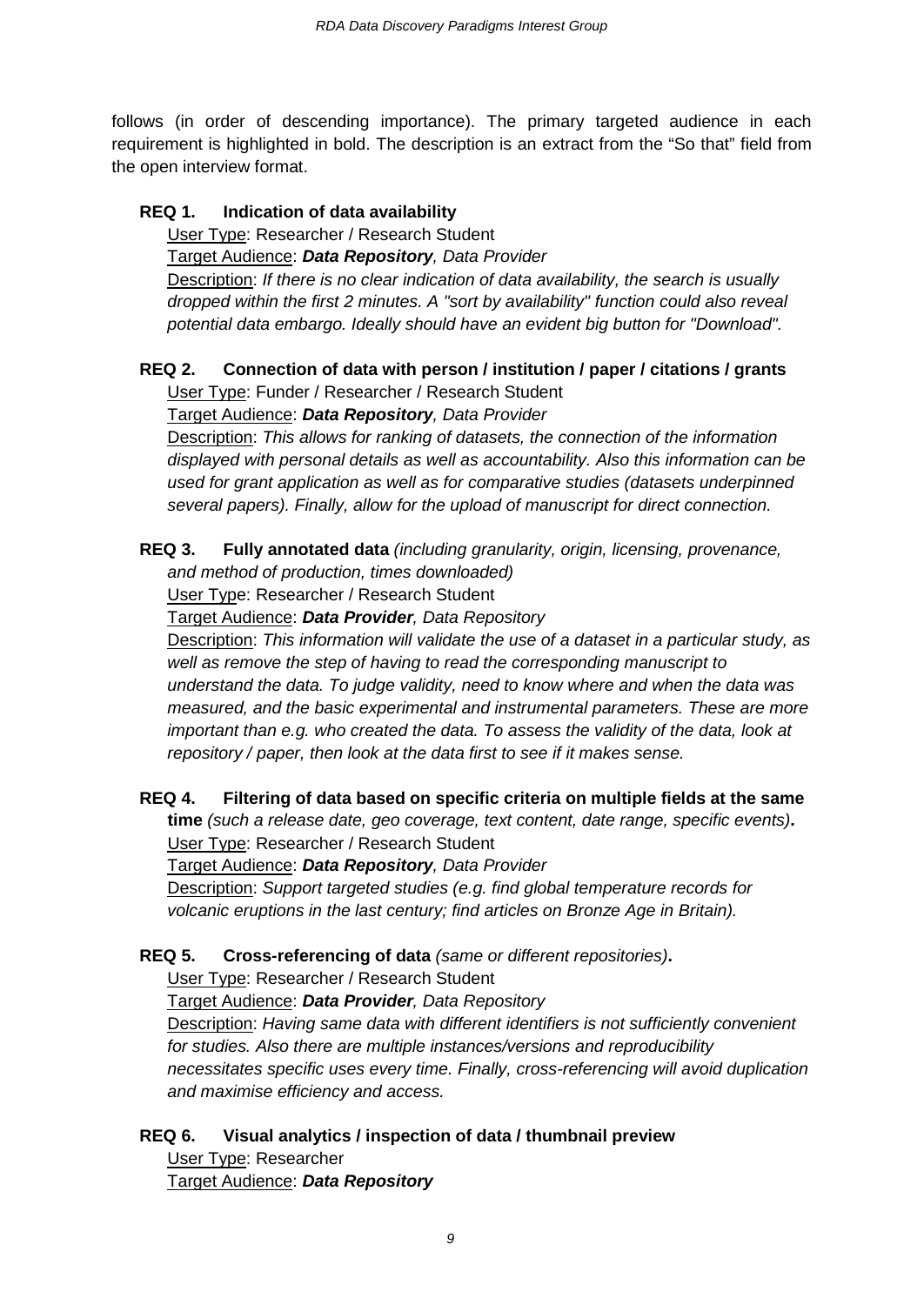Description: *Decide if this data set is right for a research purpose. Also allows quick visual filtering from a results set.*

**REQ 7. Sharing data** *(either whole dataset, particular records, or bibliographic information)* **in a collaborative environment**

User Type: Researcher / Research Student

#### Target Audience: *Data Repository*

Description: *Make sure that there is a common space of keeping both data and their versions across time - alleviate the need to rerun at the last minute to check nothing has been published since last study/search, or to share bibliographic information about data.* 

## **REQ 8. Accompanying educational / training material**

User Type: Librarian

Target Audience: *Research Office / Libraries, Data Repository* Description: *Help researchers manage and discover data in a methodical and seamless manner.*

## **REQ 9. Portal functionality similar to other established academic portals** User Type: Researcher

Target Audience: *Data Repository*

Description: *For example, finding more with a subject, search by visual (i.e. draw a structure to search for), free text search, build query functionality, subscription, save lists.*

## **Recommendations to Data Repositories on Data Discovery**

While one task force of the DDP IG was working on use cases and identifying the above set of requirements, another task force was working on identifying and recommending best practices on data discovery to data seeker, data provider, and data repository. The efforts of the two task forces were merged by matching the best practices for repositories that can meet the requirements from the use case study. This was done by taking the collected use cases and the FAIR data principles (Wilkinson, et al., 2016) as starting points, doing an environmental scan of existing data repositories and then using this information to do the matching. Drawn from research and practices as reviewed in the "Related Work" Section and our research with user search experience, we came up ten recommendations. In this section, we will discuss each recommendation and provide exemplars along with each recommendation where ever applicable.

#### **REC 1. Provide a range of query interfaces to accommodate various data search behaviours.**

Users of web search engines use few search terms (mean of 2.6 terms), and rarely use any advanced search features (Spink & Wolfram et al. 2001). However, there are differences between discovering data from a repository and searching information on the Web. These include:

Metadata from a repository are well-structured, which provide more search options, such as field operators and advanced search interfaces.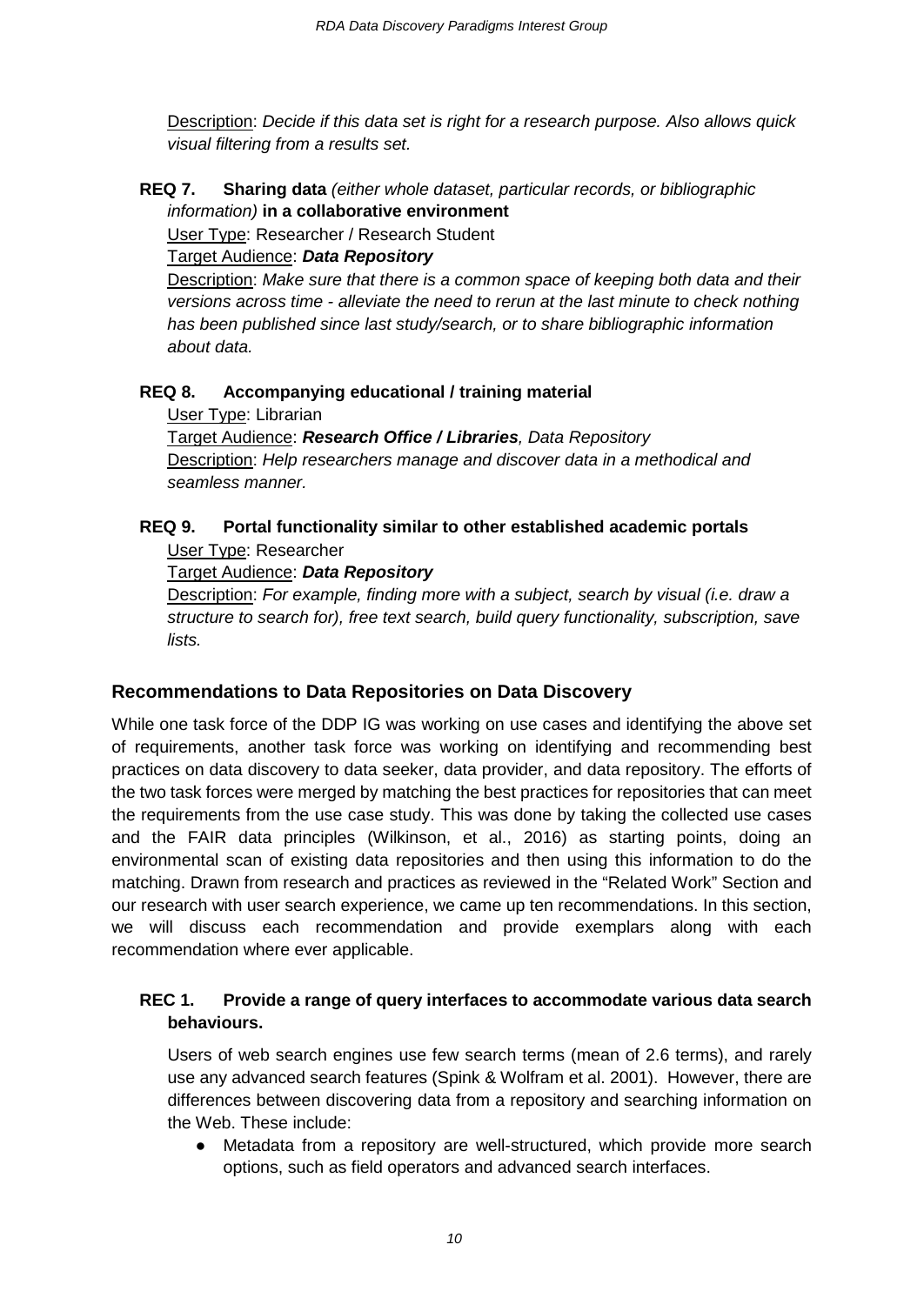

<span id="page-10-0"></span>Figure 1. Query interface examples from Research Data Australia: 1) limiting search to certain field(s) and data objects, 2) advanced search form, 3) map search

- Studies show that structured queries that exploit document structures provide more precise answers than those from unstructured queries (Mihajlovic & Hiemstra et al., 2006).
- Users of data repositories may be more aware of advanced search features, possibly having worked with other search systems such as bibliographic search and geographical information search engines. This leads to the requirement that users would like a repository to offer similar search interfaces and search experiences to systems they are familiar with [*ref. REQ 9*].

Overall, we recommend that a repository offer the following three query interfaces:

- Simple search box
- Advanced search
- Map search (if data in a repository is of geospatial in nature.)

[Figure 1](#page-10-0) shows an example query interface. It offers a simple query box where a user can post a simple query or construct an advanced query by using available search operators. A repository may provide a set of search operators or query modifiers for advanced searchers; if so, the repository should keep its search operators as consistent to others' as possible, otherwise users have to learn and remember these operators per repository. For example, our environment scan finds three repositories offering three different syntax for the "title" field search operator: *tit:query terms*, *query terms[title]*, *title:query terms*; it would be good if all follow a same syntax.

Under this simple query box, there are two options: one is Advanced Search that allows the construction of advanced queries through a form, the other is Map Search that complements text search by enabling search via a geographic boundary with a bounding box or polygon.

A repository should investigate the most frequent search tasks from its users, and configure its query interface to support these search tasks. For example, the initial data search interface [\(Figure 2\)](#page-11-0) from NSIDC (National Snow & Ice Data Centre) puts spatial and temporal search parameters up-front, as its users are mostly geoscientists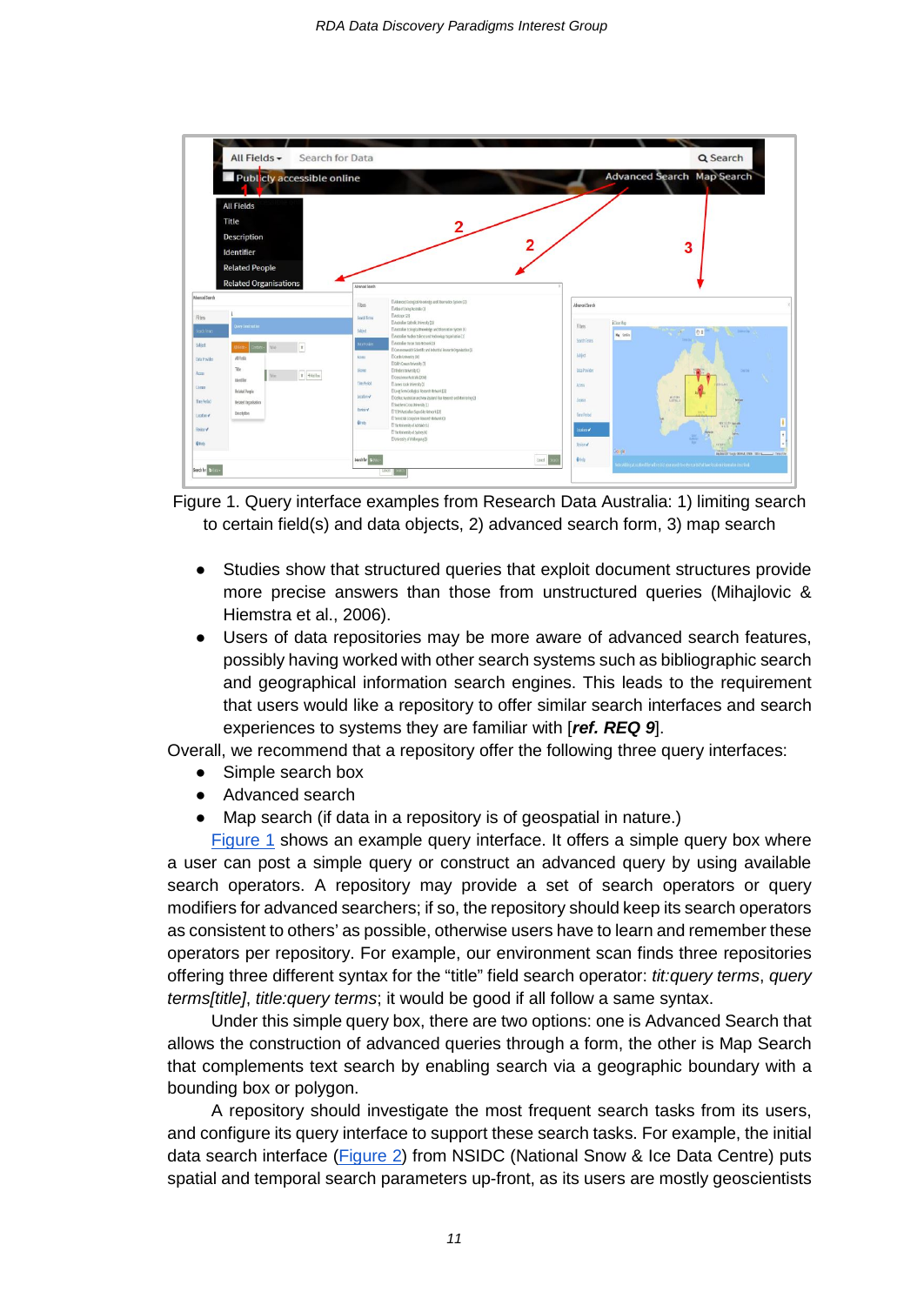

Figure 2. Query interface from NSIDC<sup>[7](#page-11-2)</sup>, with spatial and temporal search up front

<span id="page-11-0"></span>

<span id="page-11-1"></span>Figure 3. Query interface from CSIRO Data Access Portal<sup>[8](#page-11-3)</sup>, with advanced search customised for each research domain.

who often have clear spatial location in mind when searching for data. [Figure 3](#page-11-1) shows another example from CSIRO Data Access Portal, which provides access to data from multiple research domains, has customised query interface for each research domain.

## **REC 2. Provide multiple access points to find data (e.g. search, subject browse, faceted browse/filtering).**

Users have different intents when searching for data. Some users may look for a specific data collection and are able to describe the data they are after, while others may not have a clear search target but would like to explore repositories to find any available data (Wu and Turpin et al., 2010, Niu & Hemminger, 2010). In many cases, users may need to go through several iterations of search and browse to learn about resources and refine their search to get what they are after (Hearst & Elliott et al. 2002). This is also a requirement that came up during the study of use cases [*ref. REQ 4*], therefore, a data search interface should support both search and browse search behaviours. One way to achieve this is by adding appropriate structures to organise

<span id="page-11-2"></span> <sup>7</sup> National Snow & Ice Data Center:<http://nsidc.org/data/search/>

<span id="page-11-3"></span><sup>8</sup> CSIRO Data Access Portal: https://data.csiro.au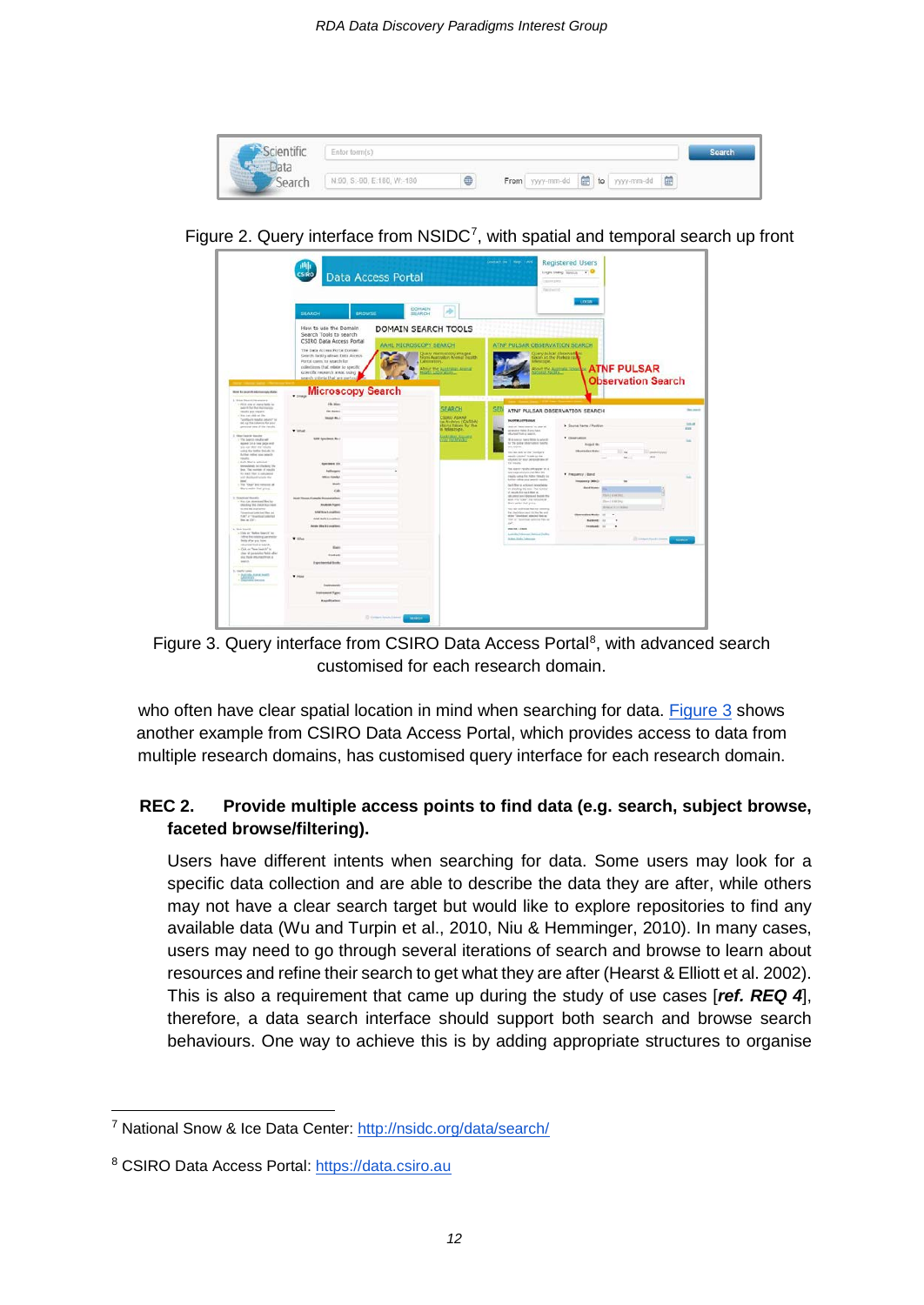

Figure 4. Examples of facet filters/browsing.

search results[. Figure 4](#page-12-0) shows examples from a few repositories, where users browse search results by applying appropriate faceted filters or start browsing and then search from there.

Facets are usually derived from controlled vocabularies (e.g. subject, data type, file format etc.). Data repositories and data providers should work together and adopt community accepted vocabularies, this will give users a consistent search experience across repositories. The tenth recommendation below will discuss using community adopted vocabularies for making machine-to-machine search interoperable.

## <span id="page-12-0"></span>**REC 3. Make it easier for researchers to judge relevance, accessibility and reusability of a data collection**

After a user gets a search result s/he will make assessment of which items from candidate lists are relevant to his/her data search task. The current standard operation of search systems requires users to view summaries of search results, users only proceed to examine a full metadata record itself (as presented in a form of web page) if they find its summary appealing. Summaries of search results do affect how users relate research results to their search topic and their search success (Wu and Fuller et al., 2001, Turpin & Scholer et al., 2009). It is recommended that search systems: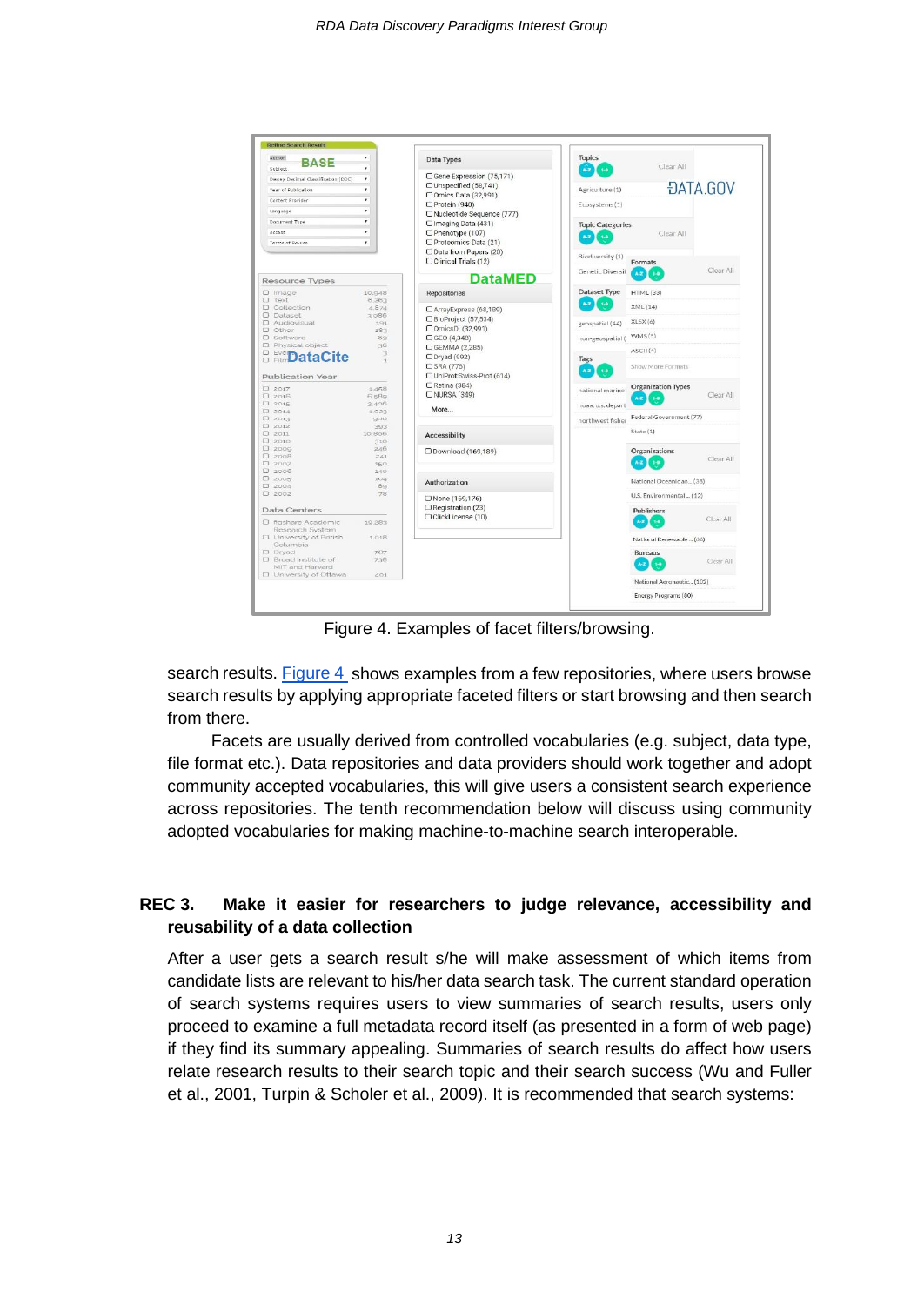

Figure 5. An example from data.gov that clearly labels data accessibility and access method from search result (1) and at record level (2)

#### <span id="page-13-0"></span>**Highlight query terms in search results**

This is an almost a default practice for all search systems. Highlighting query terms make it clear to data searchers why an item is in search result.

#### **Make it clear if data are accessible**

The first requirement [*ref. REQ 1*] indicates that when users search for data, they most care about data accessibility. If a data object is not accessible, they may discontinue their search. [Figure 5](#page-13-0) shows an example from data.gov that clearly labels data accessibility as a part of snippet of a record (area 1) and at a record level (area 2). If nothing is shown in the area 1, that means no files are there for download; first time users may have to learn this rule only when they click and land on metadata record page, so it is recommended to make the rule explicit, for example, having a label "No file for download yet" or similar labels with the same effect.

## **Make the data license clear**

It should be clear what conditions apply for re-using data [*ref. REQ 3*]. If data is associated with an open license, this should be displayed clearly. If a data provider hasn't provided a licence to a data, displaying "No License available" would help users assess the data's reusability. [Figure 5](#page-13-0) shows a good example from data.gov.

#### ● **Provide preview or statistics of a data set**

In many cases, users would like to have a preview and know statistical features of a data collection [*ref. REQ 6*] in order to decide if the data fits their research purpose before they proceed to download data, especially if a collection is big and includes large sets of files. [Figure 6](#page-14-0) shows an example from Elsevier Datasearch where a user can click anywhere in the area of a snippet to preview data. [Figure 7](#page-14-1) shows an example of an advanced data preview from Australian Plant Phonemics Facility<sup>[9](#page-13-1)</sup> collection portal, where a click on a collection triggers an application which enables a user to explore various statistical features of selected data points and variables (Sainsbury and Berget et al., 2017).

<span id="page-13-1"></span><sup>9</sup> Australian Plant Phenomics Facility:<http://www.plantphenomics.org.au/>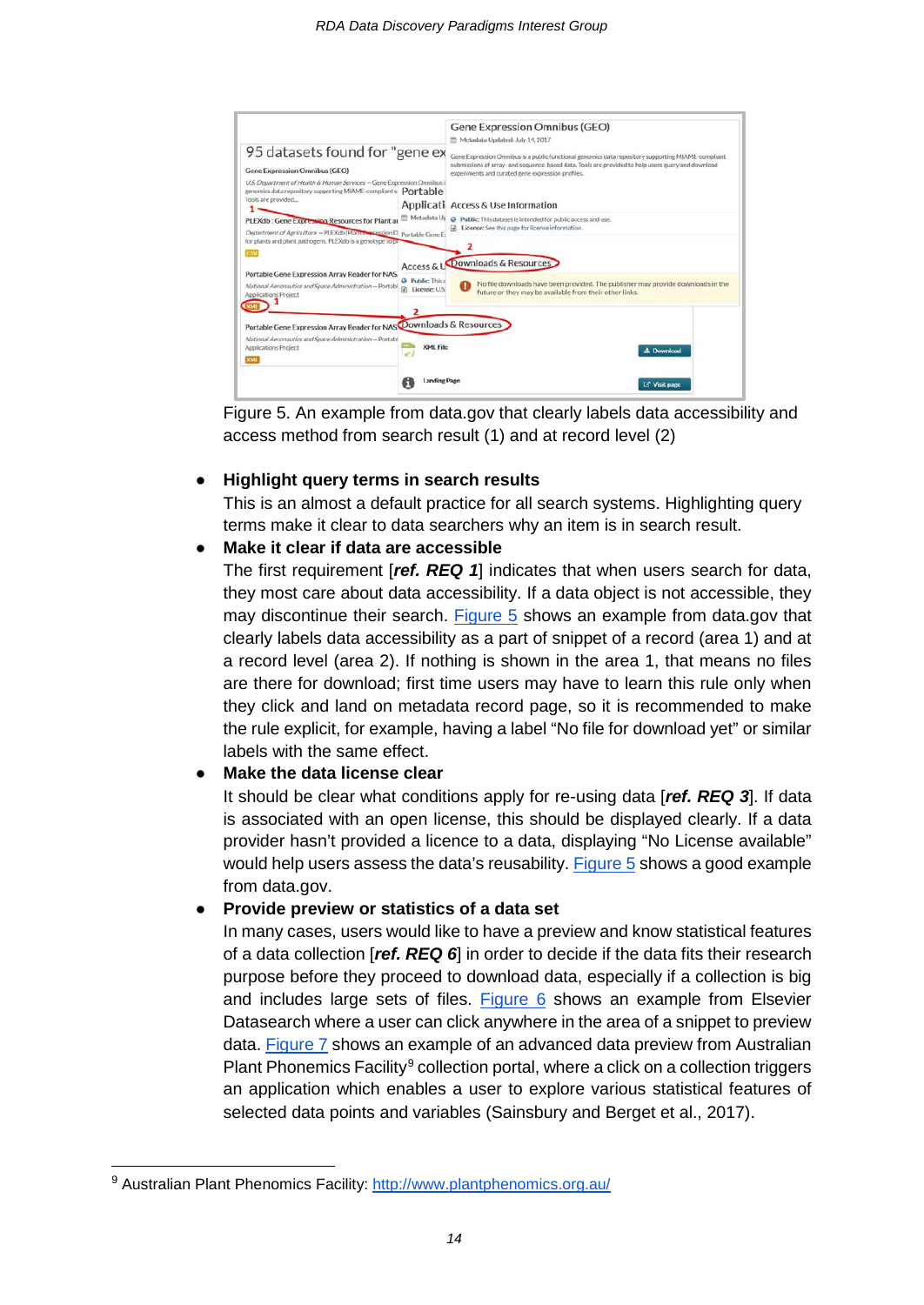



<span id="page-14-0"></span>

<span id="page-14-1"></span>

#### ● **Mark data coverage on a map**

For spatial search, displaying results on a map will provide a quick summary of search results, and guide users to focus on data from relevant geospatial areas. Furthermore, if a search is of both spatial and temporal features, search results can be displayed on a map with a time slider or layer to help narrow down to a relevant subset.

#### **REC 4. Make Individual metadata records readable and analysable**

The presentation structure of a metadata record should have information from most important fields on top of a page, label each fields clearly and unambiguously, and make actionable links and buttons recognisable.

Whenever possible, a metadata record should include and clearly display provenance information, for example who collected data, who owns the data, what method and/or software have been used to collect data, and where data are derived from. [Figure 8](#page-15-0) shows such an example. This provenance information will help users to

<span id="page-14-2"></span> <sup>10</sup> Elsevier Datasearch: [https://datasearch.elsevier.com/#/](https://datasearch.elsevier.com/%23/)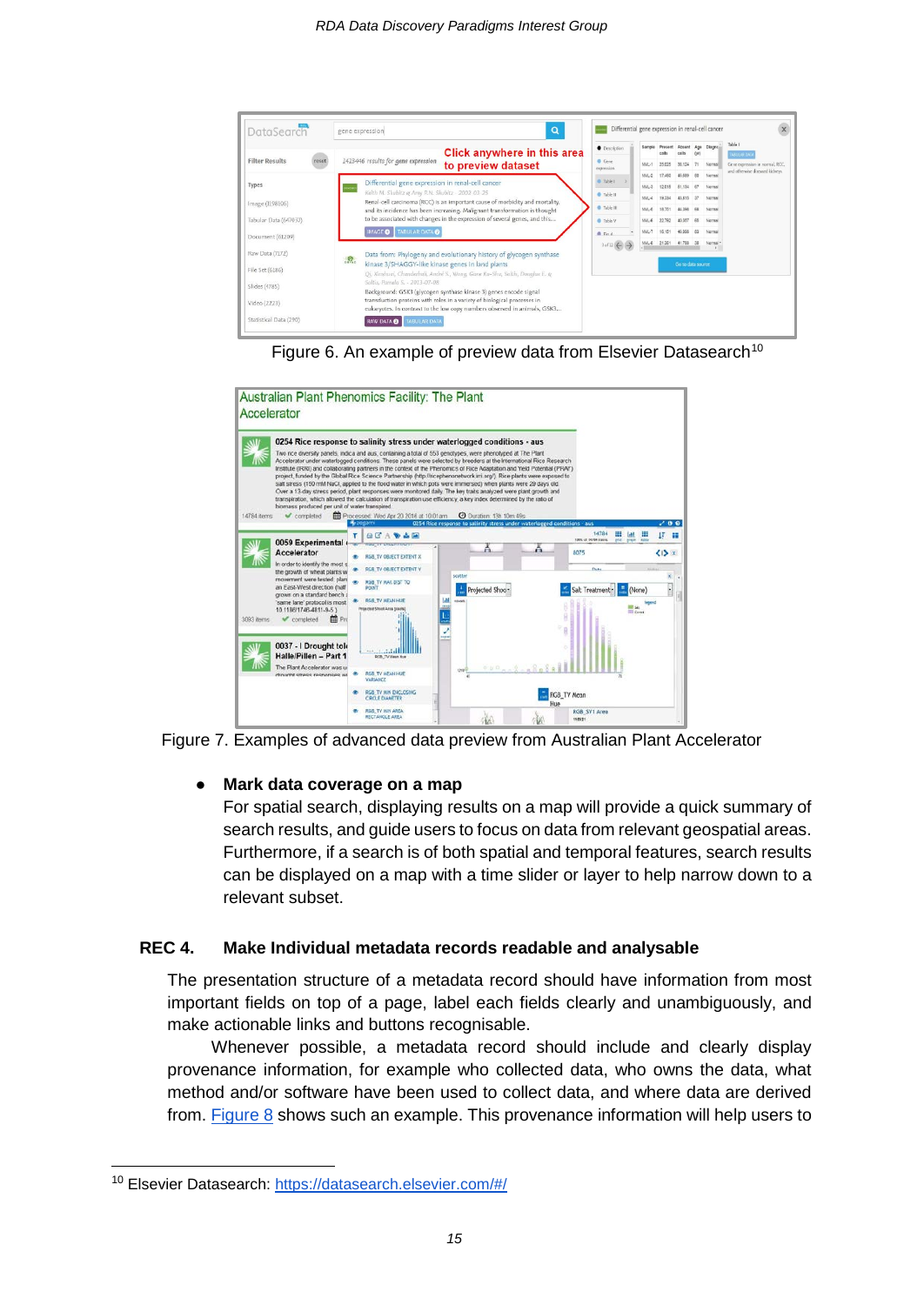

Figure 8. An example of displaying provenance information<sup>[11](#page-15-1)</sup>

<span id="page-15-0"></span>

| DataCite Search                                                                                                   |                                                                            |         |     |                     |         | Works | People | <b>Data Centers</b> | Members                     |
|-------------------------------------------------------------------------------------------------------------------|----------------------------------------------------------------------------|---------|-----|---------------------|---------|-------|--------|---------------------|-----------------------------|
| <b>Temporal analysis</b>                                                                                          | Temporal analysis of RNA turnover in Interferon Gamma treated bone marrow- |         |     | derived macrophages |         |       |        |                     | $\infty$<br>ater<br>y of Ed |
| derived macropha<br>Kevin Robertson & Peter G<br>Work published 2016 via N                                        | APA                                                                        | Harvard | MLA | Vancouver           | Chicago | IEEE  | BibTeX | <b>RIS</b>          | brary                       |
| Bone Marrow derived mac<br>mock-treated (16x 15cm di<br>(4sU) was then used to lab<br>successive labellings) in m | Not found                                                                  |         |     |                     |         |       |        |                     |                             |
| then.<br>L' https://doi.org/10.7488/210E1946-2590-49EC-8A1D-A31667D1B3BB                                          |                                                                            |         |     | <b>EG</b> Cite      |         |       |        |                     |                             |

Figure 9 . An example of supporting for data citation (from DataCite)

assess data accountability and ideally for data reproducibility (Wu and Treloar, 2015). [*ref. REQ 2 & 3*].

#### **REC 5. Be able to share and output bibliographic references**

It is important that references can be exported to popular formats (e.g. Evernote, Bibtex, etc.) so that a researcher can save this information for later reference or sharing it with his/her colleagues [*ref. REQ 7*]. This feature often comes with other academic portals such as library reference systems and research paper publishers, it is recommend to have this functionality from a data repository as well [*ref. REQ 9*]. Figure 9 shows an example of this feature from DataCite Search. When the link Cite

<span id="page-15-1"></span><sup>&</sup>lt;sup>11</sup> An example of displaying provenance information:<https://researchdata.ands.org.au/11572/>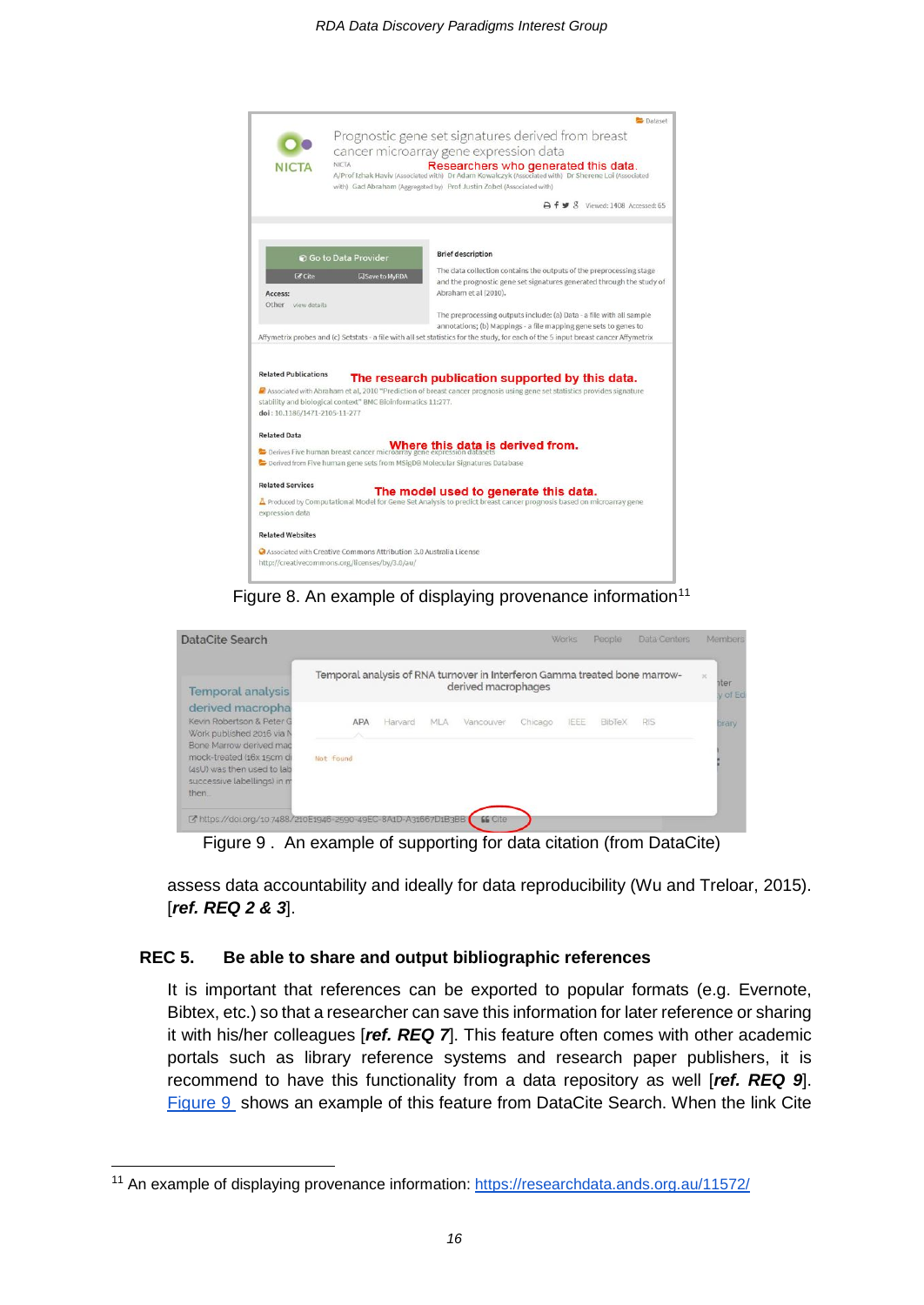

Figure 10. An example of data access analytics aggregated per data source (from Research Data Australia)

is clicked, a floating window opens where a user can choose from a few supported citation format options. Being able to output a data citation in popular publication acceptable styles will encourage data users to cite the data properly, which will make the data even more discoverable.

#### **REC 6. Provide feedback about data usage statistics**

This usage statistics includes metrics such as metadata viewed, data viewed, data downloaded, data cited, etc. This information can be useful to different groups of people for different purposes:

- Repository managers may want to see this information to better manage and promote their data, and improve their data discovery services. Figure 10 shows an example of aggregating data access and usage statistics per data source. Repository managers can see the number of records viewed, searched and accessed for a selected time period; most popular records, search terms and data accessed. Other features (not shown in the figure) include the number of data records that have minted DOI's and the number of records that meet different levels of metadata quality.
- Data authors or providers want to see their most cited data and to see who cited and viewed their data.
- Data users may use data access statistics to gauge if a data collection is widely used by their research community. This information may be one of the factors to influence if they would use a data collection [*ref. REQ 3*].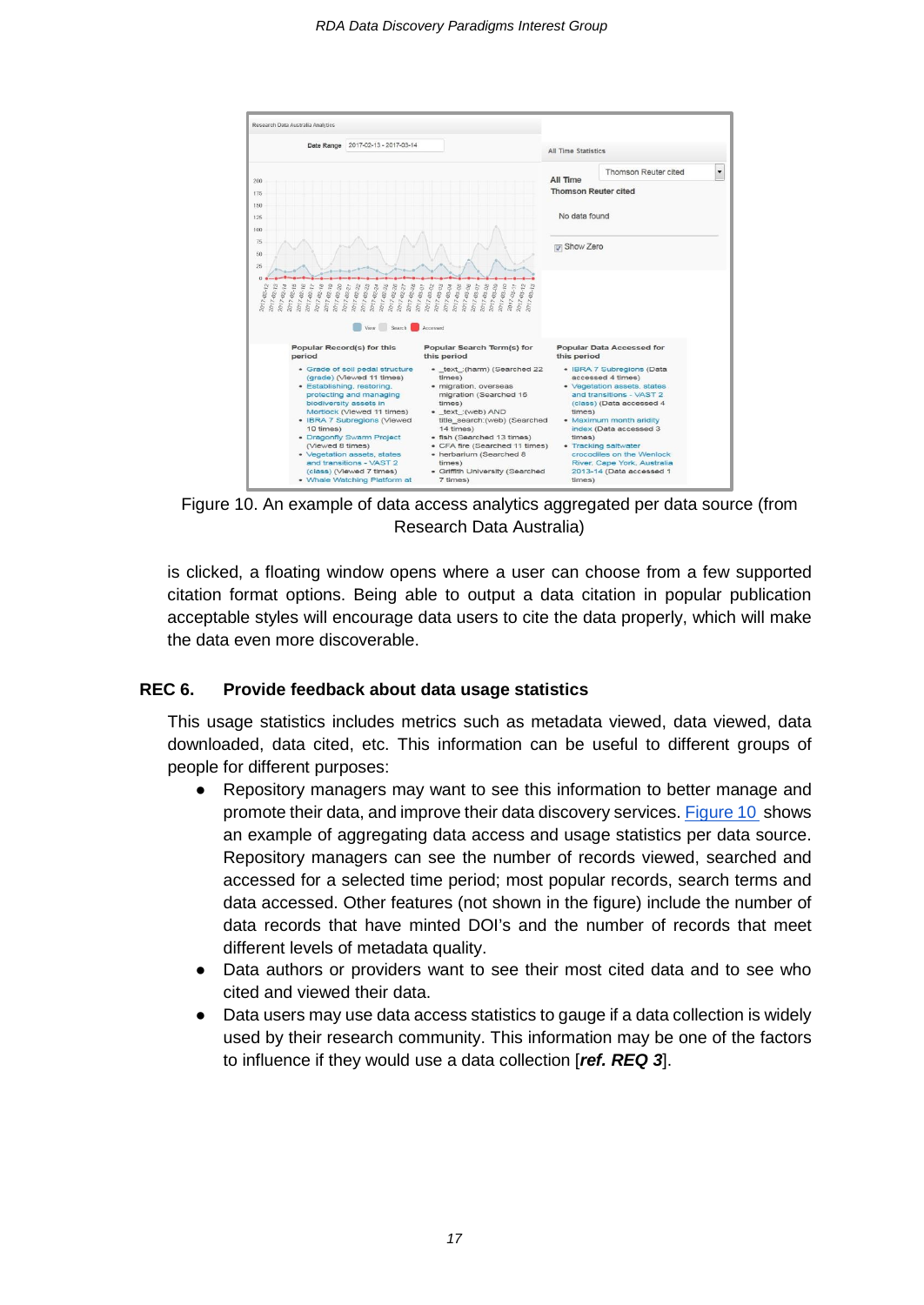#### **REC 7. Be consistent with other repositories**

Consistency is one of the most basic usability principles (Nielsen, 1993). Our users also require portal functionality reminiscent of other established academic portals [*ref.*  **REQ 9**. It is recommended that a data repository realises consistency at two levels:

- First, a data repository should keep visual appeal, site design and functionality consistent within its own repository. Same action should result in the same effect. If facets are used as filters to search result, use the sets of facets consistently; if a set of facets is sensitive to query and search result sensitive, it should be labelled clearly.
- Secondly, keep consistency with other repositories and established academic portals. Research what functionalities are provided by popular repositories and academic portals, very likely your users would demand the same, as indicated by REQ 9. The consistency between repositories can go beyond functionality, it may include the same or similar vocabulary for facets.

## **REC 8. Identify and aggregate metadata records that describe the same data object**

There are cases where: either the metadata of a data collection is published to multiple institutional or domain repositories because of co-ownership, in certain cases, each repository assigns their own Persistent Identifier (PID) to the data collection; or some data repositories cross-harvest each other's metadata records. This may result in:

*Duplicate metadata records*: Two metadata records describe the same object and the two records replicate each other.

*Parallel metadata records*: Two records describe the same object but they don't completely overlap with each other. Parallel records can be from different organisations (as a result of collaborative work) or different (cataloguing) languages.

*Augmented metadata records*: A record is regarded as an augment of another if the two records describe the same object, and one record has the other record's content as a subset.

This can lead to several copies of metadata records of these types being retrieved. Displaying multiple records of the same data collection may confuse users and waste their time; or make them abandon a search [*ref. REQ 5*].

It would be easier to detect the above types of metadata records if a data collection has a consistent PID across multiple metadata records. However, if this is not possible, a data repository may attempt to use metadata fields such as title, authors, description and linked publication etc. to identify duplicate, parallel and augmented metadata records (Koloniari and Ntarmos et al., 2011; Weissman and Ayhan et al., 2015). Users will be helped by the repository aggregating these metadata records and displaying them in a way to make it clear that these records are for the same data collection.

#### **REC 9. Make metadata records easily indexed and searchable by major web search engines**

It is important to make data searchable via a data repository's web interfaces as well as by web search engines, as many users search for data through web search engines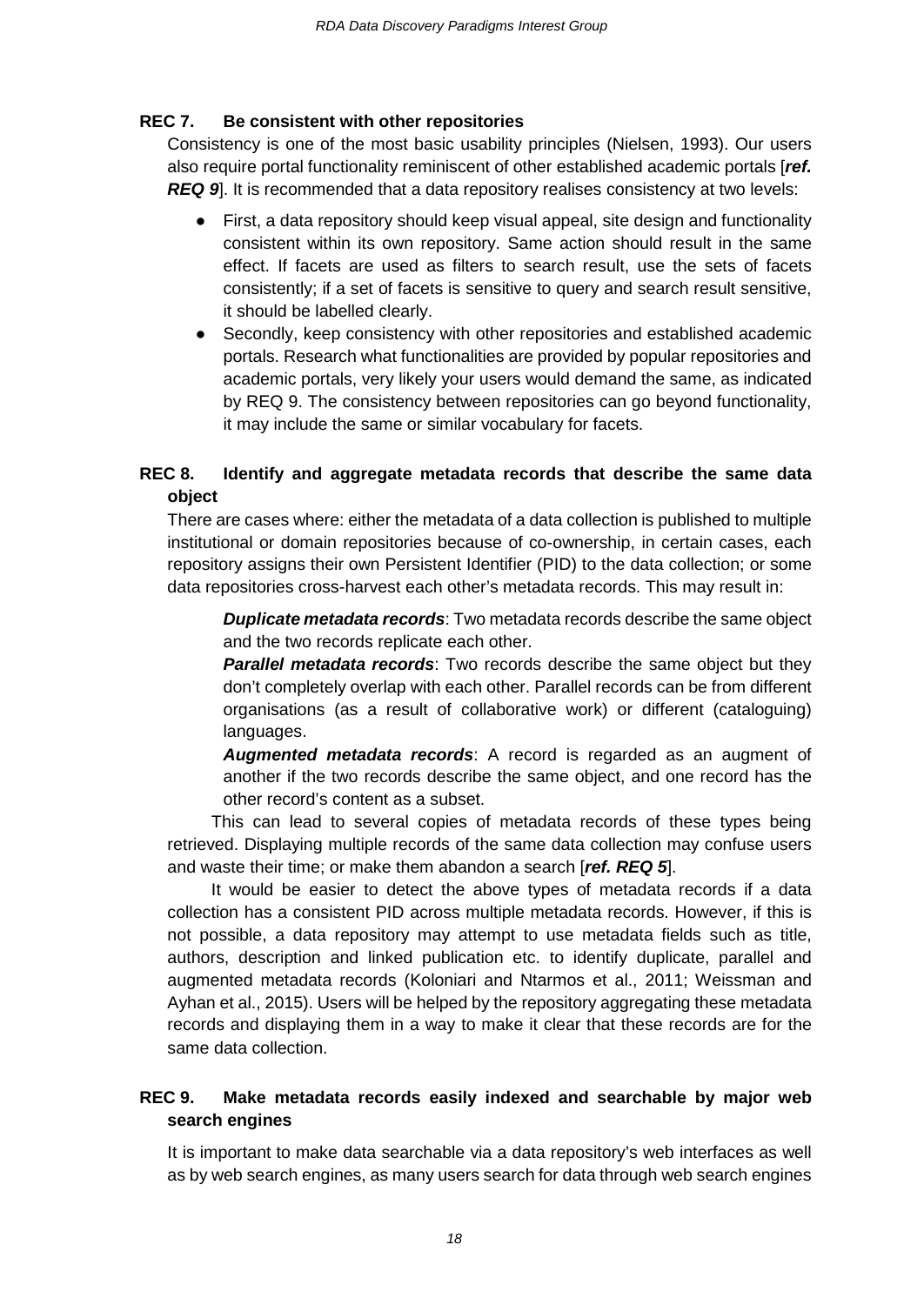like Google. Also, researchers who make their research data open would like to have their data searchable through web search engines thus providing wider exposure of their research. To assist in this we recommend that repositories:

- 1. **Make metadata records easily indexed by web search engines.** Web search engines build their indexes by sending their web crawler (or spider) to browse the Web from seed URLs, following link to link recursively, and fetching available web pages that are pointed to. For a repository that generates a metadata page in html via the repository API, it is recommended to have a sitemap<sup>[12](#page-18-0)</sup> that lists unambiguous URLs of landing pages for each data object. Having a persistent identifier such as DOI for a data object will help when it is published to DataCite and/or cited in publications, that will link back to the data object's landing page. This type of linkage gets landing pages a higher chance to be crawled, but also increases their ranking in a search result because of the PageRank algorithm (Page and Brin et al. 1999, Fenner and Crosas et al. 2016).
- 2. **Make metadata understandable by web search engines**. When a metadata record is fetched and indexed by web search engines, the metadata should also be described in a way that is understandable by web search engines. A Data Citation Roadmap [Fenner and Crosas et al. 2016] recommends to encode Dublin Core metadata etc. in HTML meta tags and/or annotate landing page with schema.org in JSON-LD format to represent schema.org metadata. This may bring two advantages:
	- a. It may make a difference in determining ranking of the metadata in a search result as search engines may take into account where a search term occurs, e.g. title or description $13$ .
	- b. If a search engine understands more about a metadata record, it may create rich search features<sup>[14](#page-18-2)</sup> and snippet for users<sup>[15](#page-18-3)</sup>.

Detailed guidance on how to improve the ability of search engines to find and understand datasets are provided on a google developer's website [\(https://developers.google.com/search/docs/data](https://developers.google.com/search/docs/data-types/datasets)[types/datasets\)](https://developers.google.com/search/docs/data-types/datasets).

## **REC 10. Follow API search standards and community adopted vocabularies for interoperability**

Interoperability is one of the four FAIR data principles. What language and vocabulary are used to describe data does affect the construction of a search interface and user's mental model of data objects to be searched. Recommendations to data repositories are to use community adopted vocabularies and follow API search standards. For many services that

<span id="page-18-0"></span> <sup>12</sup> Learn about sitemaps:<https://support.google.com/webmasters/answer/156184?hl=en>

<span id="page-18-1"></span><sup>&</sup>lt;sup>13</sup> How search works: [https://www.google.com/intl/en\\_us/insidesearch/howsearchworks/crawling](https://www.google.com/intl/en_us/insidesearch/howsearchworks/crawling-indexing.html)[indexing.html](https://www.google.com/intl/en_us/insidesearch/howsearchworks/crawling-indexing.html)

<span id="page-18-2"></span><sup>&</sup>lt;sup>14</sup> About Schema.org: [http://schema.org/docs/faq.html?visit\\_id=1-636249696842738521-](http://schema.org/docs/faq.html?visit_id=1-636249696842738521-3472474488&hl=en&rd=1) [3472474488&hl=en&rd=1](http://schema.org/docs/faq.html?visit_id=1-636249696842738521-3472474488&hl=en&rd=1)

<span id="page-18-3"></span><sup>&</sup>lt;sup>15</sup> Schema.org and Google for Local Discovery: Some Key Takeaways: [http://blogs.library.duke.edu/bitstreams/2014/03/27/schema-org-and-google-for-local-discovery-some](http://blogs.library.duke.edu/bitstreams/2014/03/27/schema-org-and-google-for-local-discovery-some-key-takeaways/)[key-takeaways/](http://blogs.library.duke.edu/bitstreams/2014/03/27/schema-org-and-google-for-local-discovery-some-key-takeaways/)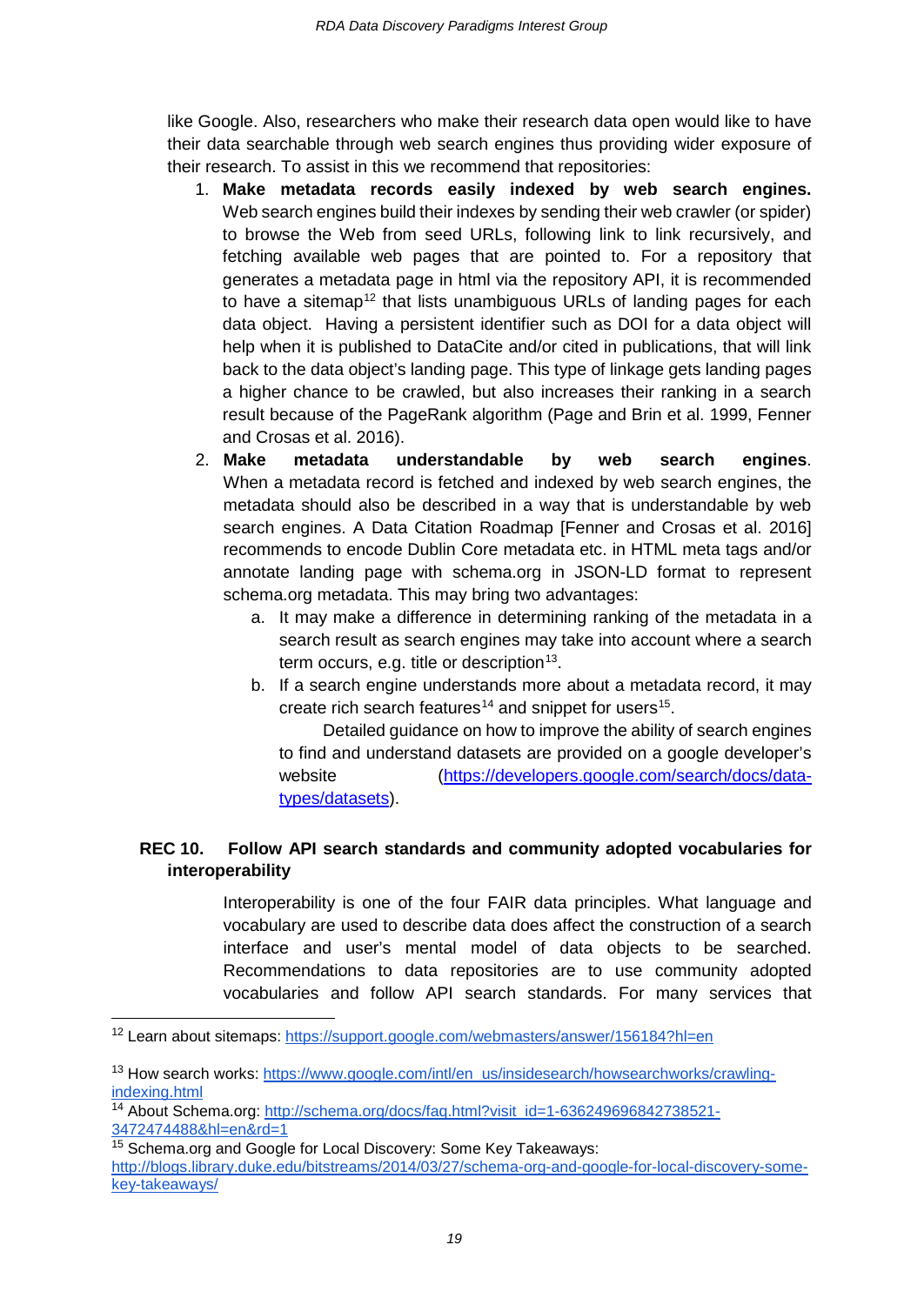aggregate search results from multiple repositories, repositories syndicating search results or recommending similar data collections from other repositories, using a community adopted search API, such as OpenSearch<sup>[16](#page-19-0)</sup> or SRU- Search and Retrieval by URL<sup>[17](#page-19-1)</sup> (Hammond, 2010), and community adopted (machine readable) vocabulary will enable interoperability between various starting points and offer greater flexibility and processability for data consumers (Lóscio, Burle and Calegari, 2017).

#### **Requirements vs. Recommendations**

Now that we have described how the Requirements were gathered and discussed Recommendations for data repositories in the two sections above, we provide a mapping of how the Recommendations support the Requirements in Table 3. As Table 3 shows each



Table 3: Mapping between the Requirements and Recommendations.

Requirement is supported by at least one Recommendation, except for the Requirement 8 "Accompanying education/training material". Although data repositories play a role in satisfying this requirement by providing a "Help" page to describe a set of search operators and how the site is organised, the primary responsibility here may rest with on librarians and research offices. Thus we map this requirement to the "Ten Simple Rules for Data Seekers"<sup>[18](#page-19-2)</sup>, which librarians and research offices can present to their users.

In Table 3, the Recommendations 9 and 10 are not directly mapped to any requirements as requirements were inferred from use cases from human users, nevertheless these two

<span id="page-19-0"></span><sup>16</sup> OpenSearch: [http://www.opensearch.org](http://www.opensearch.org/)

<span id="page-19-1"></span><sup>17</sup> Search and Retrieval via URL:<http://www.loc.gov/standards/sru/>

<span id="page-19-2"></span><sup>&</sup>lt;sup>18</sup> Ten simple rules for data seekers: [https://docs.google.com/document/d/1SVxYxa052a\\_NP-](https://docs.google.com/document/d/1SVxYxa052a_NP-W15Z6tg9E8bFKXyARRNmpR0GosMDc/edit?usp=sharing)[W15Z6tg9E8bFKXyARRNmpR0GosMDc/edit?usp=sharing](https://docs.google.com/document/d/1SVxYxa052a_NP-W15Z6tg9E8bFKXyARRNmpR0GosMDc/edit?usp=sharing)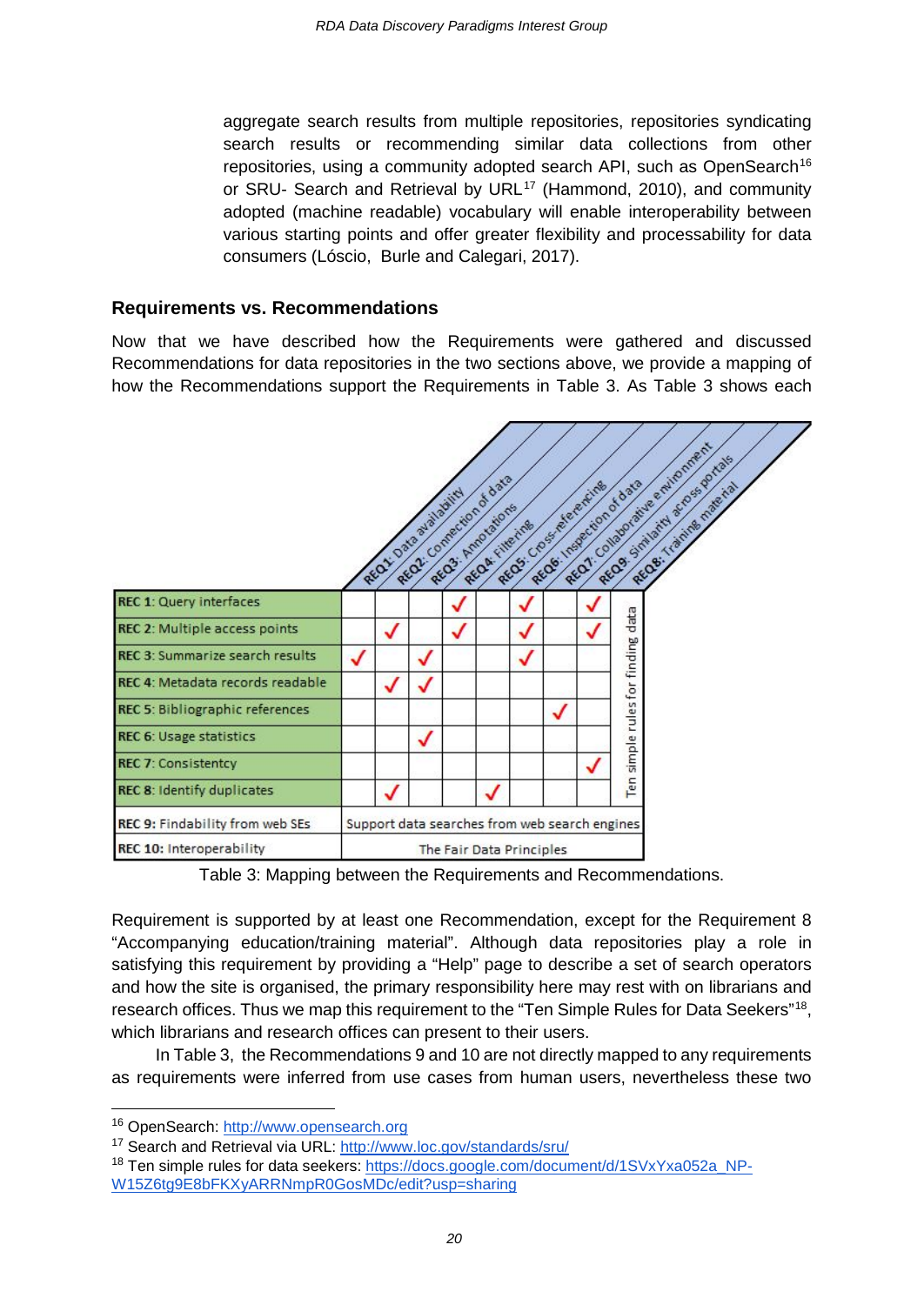requirements are important that: the Recommendation 9 addresses a common behaviour that many researchers are using web search engines as their primary tool to search for publication and data, the Recommendation 10 is to support one of the four FAIR data principles interoperability - that will not only benefit software agents but also enable the consistency as discussed in the seventh requirement.

## **Conclusions and Recommendations**

We documented and collected a set of use cases related to data discovery. Through analysis of collected use cases, we produce a classification leading to a set of core requirements in supporting data discovery. The classification offers a more comprehensive view upfront, which can be used by various stakeholders for different purposes: for example, when data managers selecting a metadata schema to describe data, they may take the Metadata and the Data classes as basic requirement of discovery metadata; data repository developers may check if their repository supports functionalities from the Portal functionality class.

The set of core requirements is at a more abstract level. For people who would like to examine further what use cases are behind each requirement, we provide the mapping between the requirements and use cases in the Requirement tab of this spreadsheet (de Waard et al. 2017). The requirements can be used as a scaffold for verifying best practices or providing better services for the various audiences such as data providers, data managers, data repository operators.

In this paper, we focus on the role of data repository in making data more discoverable. We expect data repository operators can use the requirements for the following (but not limited to) purposes:

- As a checklist for designing and implementing a data services portal. By addressing each one of these requirements, one can ensure that the data services portal will provide the state-of-the-art in the data discovery process, from the users' perspective.
- For existing data discovery services, the list of requirements can be used as a guidelines for heuristic evaluation of a specific data discovery service [Nielsen 95], and therefore plan for future improvements when necessary.
- As an indication of the missing aspects in the current data discovery landscape. In the era of big data, research on data discovery paradigms is at an all-time high. A user's perspective provides a strong foundation on which to construct the paradigms of the future.

The requirements address issues related to data, metadata and portal functionality. Clearly, improving data discovery paradigms requires a collective effort by data collectors, data providers, data repositories, data librarians and research trainers to optimize the data discovery process for researchers. Although there is no single best route to building an optimal data discovery portal, we hope that in collecting these use cases and recommendations we have provided some pointers to improve data search features on domain and institutional repositories and portals.

We proposed ten recommendations to address the requirements. Data repositories can take the ten recommendations as guidelines when implementing a new repository or as a checklist when conducting heuristic evaluation of an existing repository. We would like to work with data repositories in the future to validate the requirements, evaluate and refine the recommendations.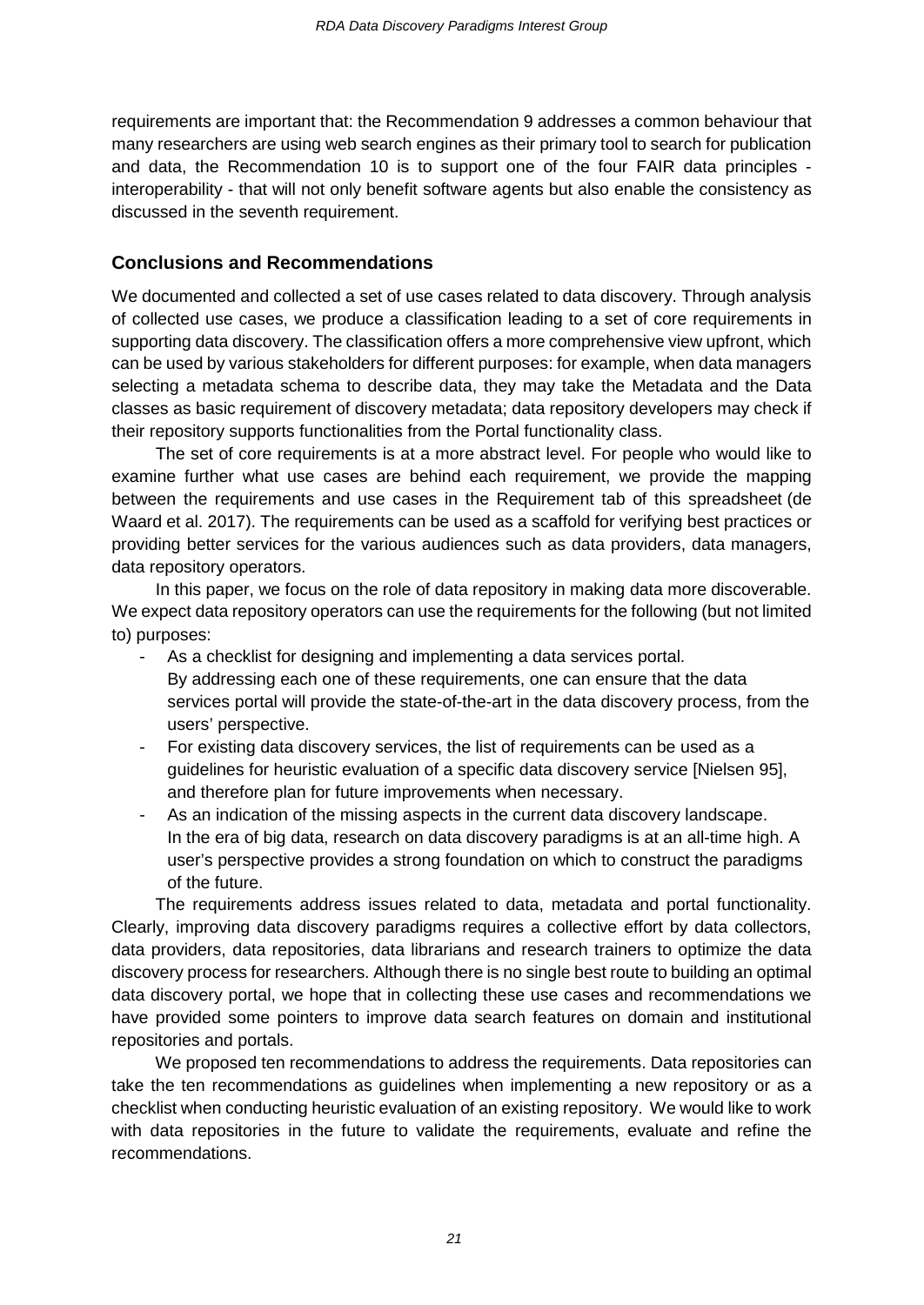## **Acknowledgement:**

We would like to thank the RDA DDP IG members, especially Dom Fripp, William Michener, Natalia Atkins, Beth Huffer, Jens Klump Andrea Perego, Kathleen Fontaine, Kathleen Gregory, Antica Culina, Anusuriya Devaraju and Tim Clark who contributed to the Use Cases and the Best Practices Task Forces.

## **References:**

- Borgman, C. L. (2015), *Big data, little data, no data: Scholarship in the networked world*, *MIT press*.
- Dalkıran, Ö., Aker, İ., Öztemiz, S., Taşkın, Z. and Tunç, S. K., "Usability testing of digital libraries: The experience of EPrints", In Procedia - Social and Behavioural Sciences, Volume 147, 2014, Pages 535-543, ISSN 1877-0428, DOI:10.1016/j.sbspro.2014.07.155.
- Fenner M, Crosas M, Grethe J, Kennedy D, Hermjakob H, Roca-Serra P, Berjon R, Martone M, Clark T. (2016)[,](http://scholar.harvard.edu/mercecrosas/publications/data-citation-roadmap-scholarly-data-repositories) " A data citation roadmap for scholarly data repositories", In BioArxiv. DOI: [10.1101/097196.](https://doi.org/10.1101/097196)
- Gregory, K., Groth, P., Cousijn, H. and Wyatt, S. (2017). "Search data: a review of observational data retrieval practices", Accessed from<https://arxiv.org/abs/1707.06937> on 7 Nov. 2017.
- Hammond T. (2010), "OpenSearch: A case study in OpenSearch and SRU integration", D-Lib Magazine. Volume 16, Number July/August 2010. DOI:10.1045/july2010-hammond
- Hearst M, Elliott A., English J., Sinha Rashmi, Swearingen K, Yee K. (2002), "Finding the flow in Web site search". In Communications of the ACM, Vol 45(9), Sept. 2002, Pages 42- 49. DOI[:10.1145/567498.567525](https://doi.org/10.1145/567498.567525)
- Jeng, J. (2008). "Usability of academic digital libraries: Effectiveness, Efficiency, Satisfaction, and Learnability", Libri, 55(2-3), pp. 96-121. Retrieved 11 Nov. 2017, from doi:10.1515/LIBR.2005.96.
- Joo, S., & Lee, J. Y. (2011), "Measuring the usability of academic digital libraries: Instrument development and validation", Electronic Library, 29(4), 523–537.
- Kern, D. and Mathiak, B. (2015), "Are there any differences in data set retrieval compared to well-known literature retrieval?", In S. Kapidakis et al. (Eds.): Research and Advanced Technology for Digital Libraries: 19th International Conference on Theory and Practice of Digital Libraries, TPDL 2015, LNCS 9316, pp.197-208, DOI:10.1007/978-3-319- 24592-8\_15
- Kim, J. Y., Field, H. and Cartright, M. A. (2012), "Understand book search Behaviour on the Web", In *Proceedings of the 21st ACM international conference on Information and knowledge management (CIKM'12)*, pp. 744-753. Oct 29-Nov. 2, 2012, Maui, HI, USA.
- Koloniari, G., Ntarmos, N., Pitoura, E. and Souravlias, D. (2011), "One is enough: distributed filtering for duplicate elimination", In Proceedings of the 20th ACM international conference on Information and knowledge management (CIKM '11), New York, NY, USA, pp.433-442. DOI: https://doi.org/10.1145/2063576.2063643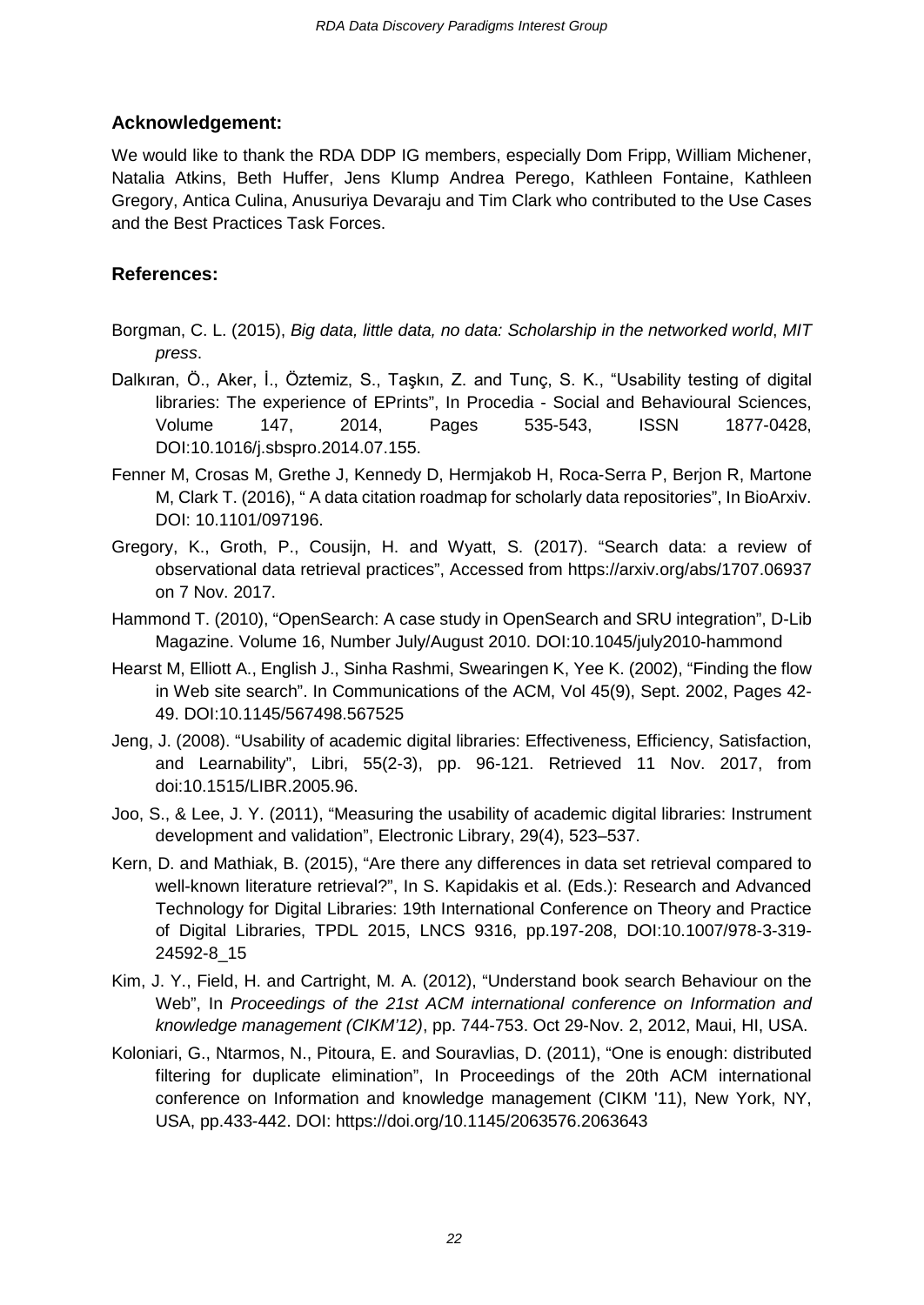- Kong, W. and Allan J. (2014), "Extending faceted search to the general Web", Proceedings of the 23rd ACM International Conference on Information and Knowledge Management (CIKM), Nov. 2014, pp.839-848. doi[:10.1145/2661829.2661964.](https://doi.org/10.1145/2661829.2661964)
- Lóscio, B. F., Burle, C. and Calegari, N. (editors) (2017), "Data on the Web best practices. (W3C Recommendation 31 January 2017)", Available at: [https://www.w3.org/TR/dwbp/.](https://www.w3.org/TR/dwbp/) Accessed on 9 August 2017.
- Mihajlovic V., Hiemstra D., Blok H.E., Apers P.M.G. (2006), "Exploiting query structure and document structure to improve document retrieval effectiveness", Report from Centre for Telematics and Information Technology, University of Twente, is available at [https://core.ac.uk/display/11470014.](https://core.ac.uk/display/11470014)
- Murphy, D. and Gautier, J. (2017), "A comparative review of various data repositories", Accessed from<https://dataverse.org/blog/comparative-review-various-data-repositories> on 29 Nov. 2017.
- Nielsen, J, (1993), Usability Engineering. Publisher:Morgan Kaufmann.
- Nielsen, J. (1995), "How to Conduct a Heuristic Evaluation", Available from: [https://www.nngroup.com/articles/how-to-conduct-a-heuristic-evaluation/,](https://www.nngroup.com/articles/how-to-conduct-a-heuristic-evaluation/) accessed on 31 Oct. 2017.
- Niu X. and Hemminger B. M. (2010), "Beyond text querying and ranking list: How people are searching through faceted catalogues in two library environments", In Proceedings of the Association for Information Science and Technology, Vol 47(1). November/December 2010, pp.1-9.
- Pampel, H. and Vierkant, P. (2015), "Current status and future plans of re3data.org Registry of research data repositories", In: Wagner J, Elger K, (editors). GeoBerlin2015: Dynamic Earth from Alfred Wegener to today and beyond; Abstracts, Annual Meeting of DGGV and DMG. Berlin, Germany; 2015. p. 287—288. Available from[:](http://gfzpublic.gfz-potsdam.de/pubman/item/escidoc:1369620) [http://gfzpublic.gfz](http://gfzpublic.gfz-potsdam.de/pubman/item/escidoc:1369620)[potsdam.de/pubman/item/escidoc:1369620.](http://gfzpublic.gfz-potsdam.de/pubman/item/escidoc:1369620)
- Page L, Brin S, Motwani R. and Winograd T. (1999), "The PageRank Citation Ranking: Bringing Order to the Web", Technical Report from Stanford InfoLab, available at: [http://ilpubs.stanford.edu:8090/422/.](http://ilpubs.stanford.edu:8090/422/)
- Sanderson, M. and Croft, W.B. (2012), "The history of information retrieval research", In: Proceedings of the IEEE 100. Special Centenial Issue, pp. 1444 –1451. Issn:0018-9219. doi:10.1109/JPROC.2012.2189916.
- Sainsbury G., Berger B., Garnett T., and Conway S. (2017), " Zegami: A visual discovery and analytics platform", Presented at Monthly TechTalk, March 2017. Slides is available at <https://drive.google.com/file/d/0B3urY1fwzAEcWmNGTnpsUjVUQWM/view>
- Shearer, K., Rodrigues, E., Walk, P. and Perakakis, P. (2016), "Next Generation Repositories" Accessed at 1st Dec. 2017, from Zenodo. DOI[:10.5281/zenodo.163264](http://doi.org/10.5281/zenodo.163264)
- Spärck-Jones, K. (2006), "Information retrieval and digital libraries: lessons of research", In Proceedings of the 2006 international workshop on Research issues in digital libraries (IWRIDL '06), Majumder, P., Mitra, M. and Parui, S. K. (Eds.). ACM, New York, NY, USA, Article 1, 7 pages. DOI=http://dx.doi.org/10.1145/1364742.1364743
- Spink S., Wolfram D., Jansen, B. J., and Saracevic T. (2001). "Searching the Web: The public and their queries", Journal of the American Society for Information Science, 52(3):226- 234.